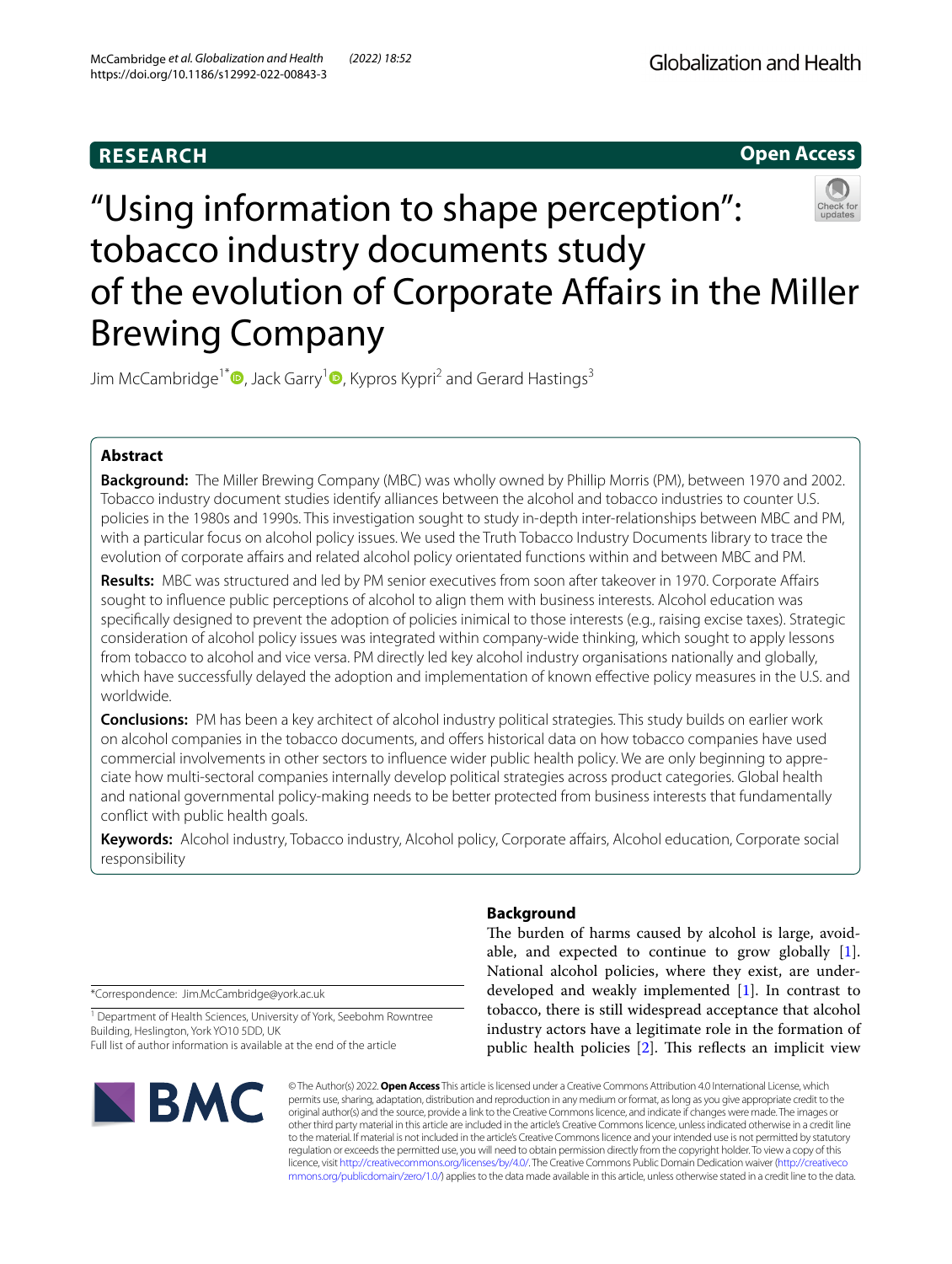that alcohol companies difer in important ways from tobacco companies.

The Truth Tobacco Industry Documents library contains large volumes of internal tobacco company material that came into the public domain as a result of the Master Settlement Agreement of U.S. lawsuits against tobacco companies  $[3]$ . This archive has facilitated detailed understanding of the internal machinations of the tobacco industry, and served to strengthen tobacco control. There is no similar repository of internal alcohol company documents. In the context of the global burden of alcohol, the activities of major transnational producer companies are under-studied [\[4,](#page-10-3) [5](#page-10-4)].

The existing literature on alcohol companies based on the tobacco industry documents shows how useful is this data source. Jiang and Ling [\[6](#page-10-5)] illustrated how tobacco companies built coalitions designed to infuence U.S. policies on taxation and other key issues by recruiting alcohol and other sectors in the 1980s. Jiang and Ling [[7\]](#page-10-6) also found that tobacco companies closely studied and sought to link tobacco and alcohol consumption. The Miller Brewing Company (MBC), owned by Phillip Morris (PM) from 1970 to 2002, was extensively involved in connecting the two [[7\]](#page-10-6). Jernigan [\[8](#page-10-7)] identifed MBC as key actors in the formation of the International Center for Alcohol Policies (ICAP), whose raison d'être was to counter the World Health Organisation (WHO) at a time when attention to alcohol policy issues was growing globally. Although the concept may be defned in diferent ways, subsequent study of this type of corporate social responsibility (CSR) organisation formed by alcohol companies draws attention to their activities in framing policy issues, the nature of the partnerships they form, and undeclared roles in seeking to infuence policies  $[9-14]$  $[9-14]$ . Previous study of the relationship between MBC and PM has examined the PM CEO Issues Books 1996–2000 which set out company positions in advance of annual meetings  $[8, 15, 16]$  $[8, 15, 16]$  $[8, 15, 16]$  $[8, 15, 16]$  $[8, 15, 16]$  $[8, 15, 16]$ . Bond and colleagues  $[16]$ also identifed evidence that PM Corporate Afairs (CA) and Worldwide Regulatory Afairs (WRA) provided direction to MBC during the 1990s, though there is no investigation of earlier precursors.

PM sold MBC to South African Breweries in 2002 to form SAB-Miller, and the PM U.S. parent company Altria retained a large shareholding until the 2016 combination with ABInBev. This merger, of the world's two largest brewers, was then the third largest merger in corporate history [\[17](#page-10-12)]. Altria strongly supported the merger [\[18](#page-10-13)] and has retained a shareholding of approximately 10%, making ABInBev comfortably Altria's largest external investment [\[19](#page-10-14)]. Altria also directly owns a wine producer, Ste. Michelle Wine Estates, and has a controlling interest in Cronos, a cannabis producer [\[19](#page-10-14)].

This reflects the breadth of Altria's interests in a particular type of unhealthy commodity; drugs which are legal to consume [\[20](#page-11-0)].

This study aims to better understand how MBC operated within the PM group of companies, how it thought about and addressed long term strategic challenges, including in collaboration with other alcohol industry organisations. This study is explicitly descriptive in nature, being designed to add to, and strengthen, the earlier work on alcohol companies based on the tobacco industry documents. Undertaking this study develops potential for advancing understanding of the nature of inter-relationships between tobacco and alcohol companies, and how multi-sectoral companies internally develop political strategies across product categories. More sophisticated understanding, drawing on appropriate theoretical frameworks, may in turn inform the further development of public health policy making [\[4](#page-10-3)].

#### **Results**

#### **Leadership and organisation**

PM Incorporated bought MBC outright in 1970 [[21](#page-11-1), [22\]](#page-11-2). Senior personnel movements provide indications of how leadership was exercised. John A. Murphy originally joined PM International (PMI) in 1962, where he was a Vice President (VP) [\[23](#page-11-3), [24\]](#page-11-4), before becoming Chief Executive Officer of MBC in 1971. He subsequently became Executive VP for PM Inc. in 1976, where he was responsible for non-tobacco operations, and later served as President and Chief Operating Officer for the entire PM Inc. group of companies from 1984 [\[22,](#page-11-2) [25–](#page-11-5) [27\]](#page-11-6). John D. Bowlin worked his way up in marketing in PM food companies between 1974 and 1993 and had two spells at MBC, taking over for 16months as President and Chief Operating Officer in 1993–94 and later from 1999 as President and Chief Executive Officer  $[28]$  $[28]$ , in both instances when PM company leadership was dissatisfed with MBC business growth. In a strategic overview in 2000 [[29](#page-11-8)] he specifcally identifed the benefts of "*recruiting and seeding Miller with frst rate executives from our other Philip Morris companies*." Senior personnel movements were not all in one direction, however, and included the key CA function. For example, Guy Smith was VP CA for PM Companies Inc. from 1989, after starting his PM career in MBC [[23\]](#page-11-3). Decision-making within MBC was, as will be seen below, nonetheless shaped profoundly and directly by PM executives.

MBC organised CA in a tripartite structure from 1981 onwards, with the VP CA leading Directors of Government Afairs, Corporate Communications and Com-munications Services departments [\[30\]](#page-11-9). Across these departments, in the context of a statement of company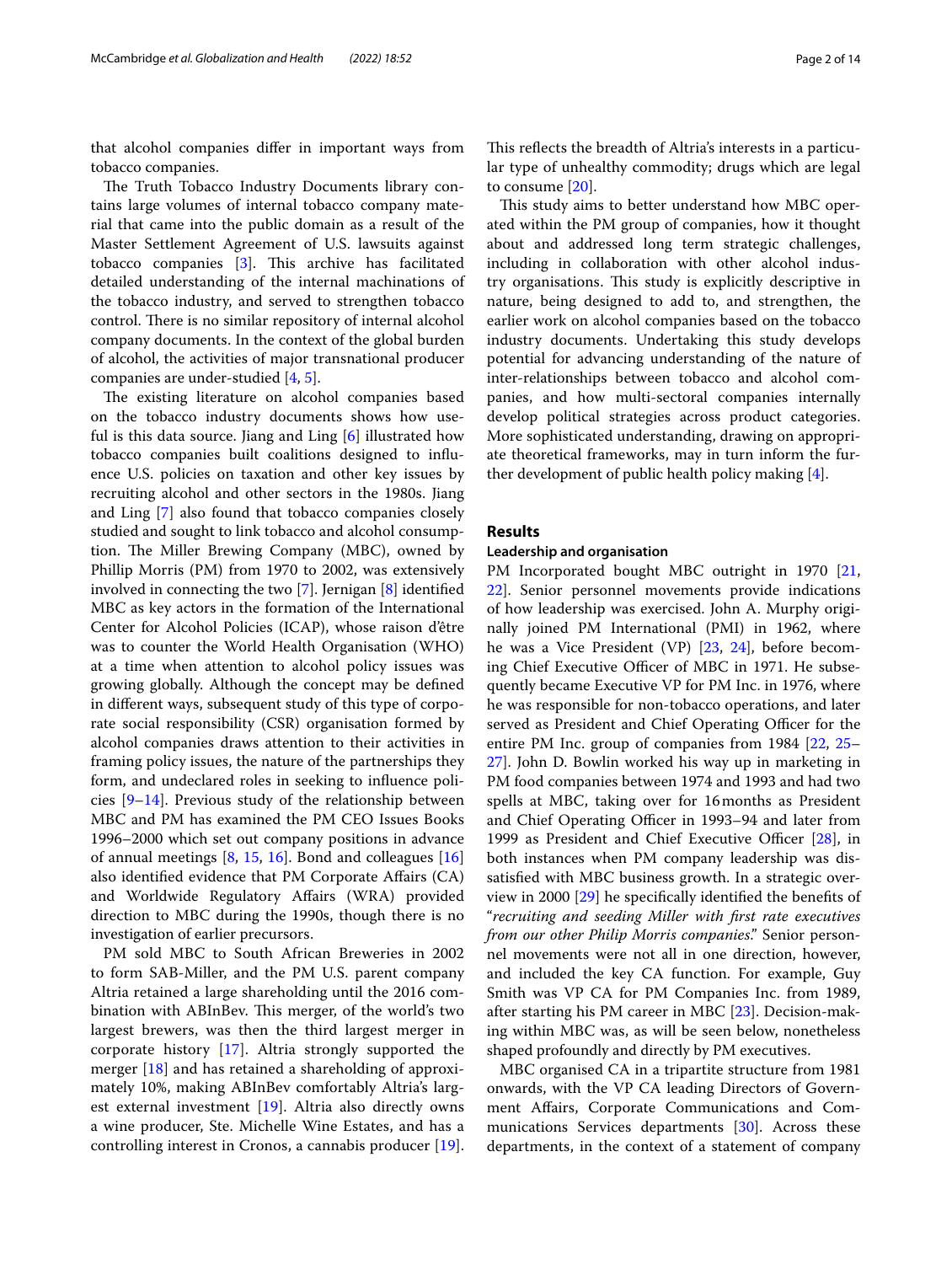concerns on regulation and public opinion, CA was stated explicitly in the 1981 as engaged in:

*"presenting the company's position as a supporter of education and research to combat the problem of alcoholism rather than imposition of additional restrictions on the use of alcoholic beverages" [[30\]](#page-11-9).*

This conception of the major strategic policy challenge facing the industry, and the nature of the response needed, closely mirrored that developed by the public relations company Hill and Knowlton for the tobacco industry over many years  $[31, 32]$  $[31, 32]$  $[31, 32]$ . This included the writing of the original "A Frank Statement to Cigarette Smokers" and setting up the Tobacco Industry Research Committee and they also developed the same approach for the U.S. spirits industry [\[33](#page-11-12)].

The MBC structure sat within the functional direction of the overarching PM Inc. group of companies, which was organised to include centralised marketing, legal, financial, and CA functions  $[34]$  $[34]$ . The PM leadership became concerned about what they regarded as: "*the increasing infuence of the anti-drinking movement*" by the April 1984PM annual meeting [[35](#page-11-14)], and MBC developed the company's own programme in opposition to it, alongside beer and alcohol industry-wide ones [[36](#page-11-15)].

#### **The nature of MBC corporate afairs strategies in the 1980s**

CA was of vital importance in developing MBC strategies bearing upon policy. Alan Easton was the MBC VP CA from 1981 or earlier [\[30](#page-11-9)]. Easton elaborated on the nature, activities and goals of CA as set out in Table [1](#page-2-0) [[37\]](#page-11-16). The opposition to evidence-based population-wide control measures on taxation and marketing was typical

of other parts of the alcohol industry in the U.S. at the time [[40](#page-11-17)], and this continues to be the case for the alcohol industry globally, which advocates education, voluntary and targeted measures instead  $[41]$  $[41]$  $[41]$ . There were strong similarities in the ways in which health and science posed issues for alcohol and tobacco, and both necessitated coa-litions [[38,](#page-11-19) [39\]](#page-11-20). The internal company documents reveal that at least as early as 1984, MBC understood the long term strategic threat to its business posed by scientifc evidence on alcohol, and had decided at a high level how it should respond.

#### **The position of MBC within PM in the late 1980s and early 1990s**

At the PM company-wide international CA conference of 1986, the year the U.S. National Minimum Drinking Age Act was implemented [[42](#page-11-21)], Hugh Cullman, Vice Chairman, PMC Inc. described the alcohol threat as:

*"a new and active temperance movement whose frst step has been to raise the drinking age…In beer, the demands for controlling sales and advertising are scapegoats for inadequate social, medical, and educational eforts to deal with alcohol abuse… the most important thing to keep in perspective is that the products we produce are basic sources of human pleasure and satisfaction" [[43](#page-11-22)]*

Despite existing appreciation of the nature of the threat posed by alcohol policy measures, the issues appeared to carry limited prominence in the thinking of the PM leadership about overall strategic issues during that decade, according to coverage within key documents. This was likely due to the growing salience of the emerging threats

<span id="page-2-0"></span>**Table 1** Alan Easton, Miller Brewing Company VP Corporate Affairs Perspectives in 1984

[on advertising] this effort will not be short term. This battle will continue to be a continuing one and may ultimately find its way into the courts. The constitutional questions under the 1st and 4th Amendments are considerable and we're already mapping our legal position.

Like foresters who plant seedlings now for future harvesting, we're putting our seeds in the ground right now. At Miller we are taking the initiative. We are not waiting, until these issues are upon us." (emphasis in the original)

*From formal report to the Phillip Morris Inc Board, December 1984* [[39\]](#page-11-20)

"the establishment of industry coalitions required in connection with voluntary industry advertising guidelines, federal excise tax proposals, and consumer activist demands for a ban on broadcast advertising and other restrictions on marketing… Financial and other support of key national antialcohol abuse programs and organizations which are consistent with Miller's pro-education/anticontrol position will be expanded."

*From speech to Miller Management Club, October 1984* [\[37\]](#page-11-16)

<sup>&</sup>quot;Basically, Corporate Afairs means getting and using information to shape perception. That's what we're all about. Information shaping perception. Although we use diferent nomenclature, part of our operation is what most people call public relations. Another of our functions is that of the lobbyist. And both PR and lobbying are terms with serious image problems."

<sup>&</sup>quot;Corporate Afairs exists...

<sup>...</sup> to protect Miller's freedom to conduct business, and conduct that business at a proft;

<sup>...</sup> to get many publics favorably disposed toward Miller and our products — and keep them that way;

<sup>...</sup> and to help sell beer, by helping establish brand awareness, by reinforcing Miller advertising and promotions, by vastly expanding the audiences exposed to them, and by making advertising and promotion dollars go farther and do more"

*From transcript of speech to the Phillip Morris Inc Board, December 1984* [[38](#page-11-19)]

<sup>&</sup>quot;The battle lines (sic) are clear. And our battle plan has been carefully drawn…Our battle will be waged largely through a broad-based excise tax coalition, with the brewers at the apex…Wine will be a strong and efective ally. Distilled spirits, perhaps less so, but still important. Beyond the direct industry participants, certain supplier industries will be mobilized…(emphasis in the original)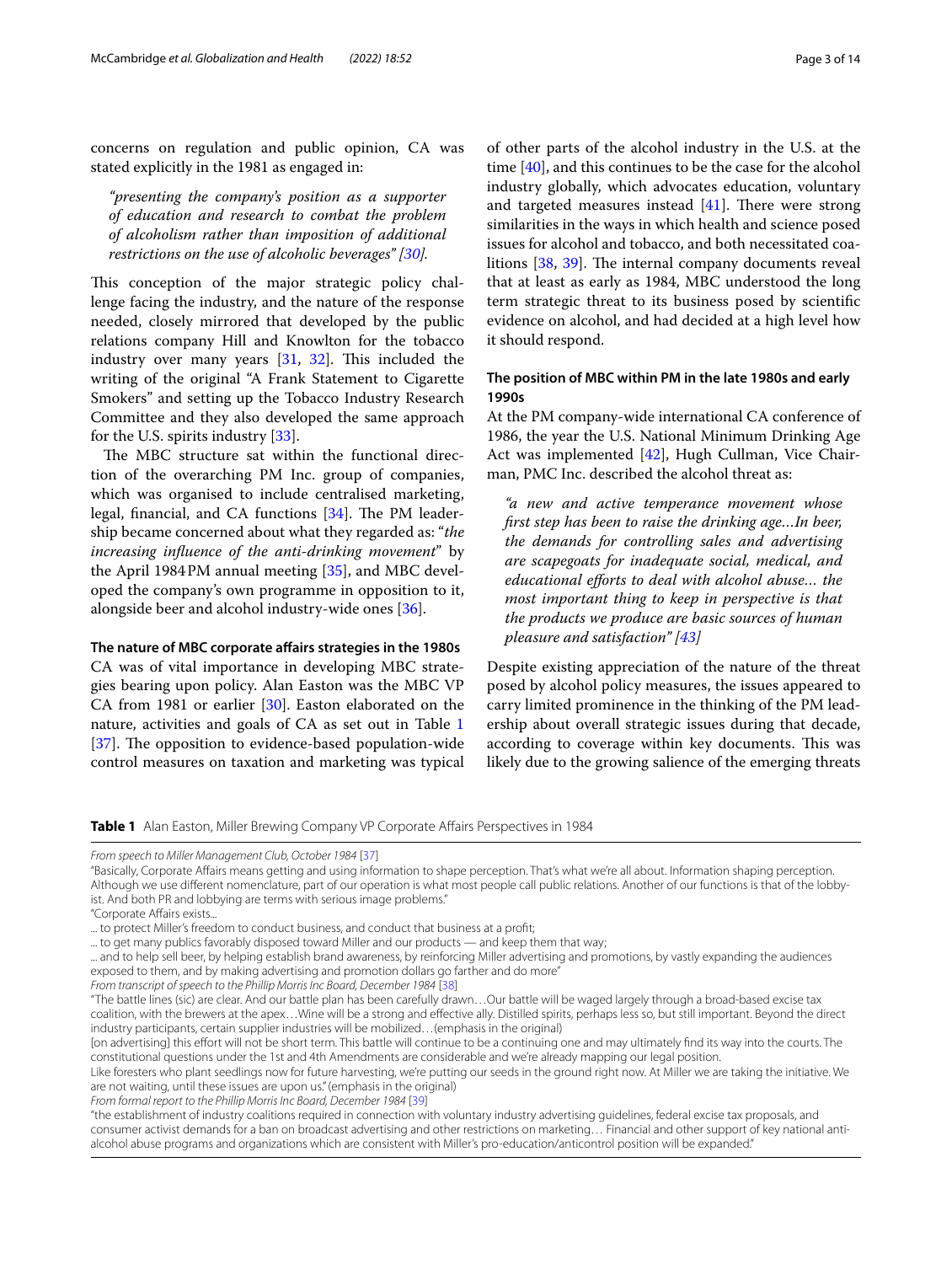to the tobacco side of the business. The bulk of attention to alcohol in the strategic planning documents is to market expansion plans, very largely within the U.S., in line with the history of MBC. For example, the PM chairman briefng on preparations for the 5 year plan for 1989– 1993 following the passing of U.S. legislation on warning labels in 1988 [[44](#page-11-23)], states simply;

*"legislative Environment: Plans relative to warning label requirements and potential excise tax increases" [\[45](#page-11-24)]*

PM lobbying of members of congress on key committees was well organised and involved a division of labour according to pre-existing relationships across the group of companies as a whole on cross-cutting issues  $[46]$  $[46]$ . The PM Board's oversight of the political issues faced by MBC was thus integrated within company-wide thinking and included giving direction. A 1991PM strategic review linking weak business performance and potential regulatory threats identifed priorities for 1992 such that;

*"Miller should take the lead in industry eforts to prevent an advertising ban or other marketing restrictions. We are not in a good position to take a ban" [\[47](#page-11-26)]*

An example of successes in PM lobbying on inter-linked alcohol and tobacco issues was reported by Craig L. Fuller, Senior VP PM CA early in 1992;

*"We were able to delay a February markup in the Energy and Commerce Committee on the reauthorization of the Alcohol, Drug Abuse and Mental Health Administration (ADAMHA) in order to negotiate acceptable tobacco and alcohol provisions.*  The Subcommittee's report included provisions for a *national minimum sales age of 18 for tobacco products and a "gateway" drug study involving tobacco and alcohol. The industry-sponsored compromise dropped the gateway drug study and adopted language, which we drafted, narrowing the HHS Sec*retary's enforcement authority. That compromise *passed the full committee" [[48\]](#page-11-27)*

As the 1990s progressed, the looming threat of tobacco litigation appeared to dominate strategic thinking about the future of the business. In April 1994PM was considering selling of Kraft General Foods, in the context of the challenging tobacco issues it then faced [[49\]](#page-11-28). While PM recognised the possibility of a future sale of MBC, it decided to pursue global expansion of the alcohol business at that time [\[49\]](#page-11-28).

The position of MBC as an integral component of the PM company is exemplifed in how PM mobilised MBC employees politically. From 1982 or earlier the PM leadership encouraged MBC employees to be involved in fghting federal cigarette excise tax increases by contacting their local representatives [\[50](#page-11-29)]. MBC Chairman John MacDonough wrote directly to MBC employees on tobacco in 1994  $[51]$ , and such efforts continued throughout that decade  $[52, 53]$  $[52, 53]$  $[52, 53]$ . The consolidation of the Political Action Committees (PAC) of MBC and PM in 1984 [[54](#page-11-33)] further reinforced the recruitment of MBC employees to lobby on tobacco-related issues [[55](#page-11-34)]. In the 1995 PAC fundraising tour of all operating companies by Geofrey C. Bible, the PM President and CEO noted that:

*"the future of our businesses -- whether food, beer or tobacco -- depends to a great extent on a political environment in which we can pursue those businesses proftably" [[56\]](#page-12-0)*

### **PM‑led activity in formative years for the alcohol industry globally in the mid‑1990s**

From April 1993 Tim Scully was the Director of Washington Relations for MBC [\[57](#page-12-1)], though he reported directly to PM VP Government Afairs, rather than being located within the MBC structure [\[58,](#page-12-2) [59](#page-12-3)]. At this time the PM CA structure comprised Corporate Public Afairs, Government Afairs, Corporate Communications, and CA policy and administration. Scully worked within the Washington Relations Office (WRO), which also contained a Kraft VP [[60\]](#page-12-4). Scully's responsibilities in 1995 are mapped out in detail in Table [2](#page-4-0) [\[61\]](#page-12-5). He had a trade union lobbyist background with the Teamsters [[57](#page-12-1), [62\]](#page-12-6). When newly introduced "Issues Management" staf were interviewing key fgures in 1995, he was seen to have an interesting:

*"perspective on the 'do-gooder' groups. Doesn't want to tear them apart, Instead, looking for ways to develop 'quiet' relationships" [[62\]](#page-12-6).*

He was also noted to be encouraging of direct contact on issues management with Anheuser Busch (the leading domestic competitor) whom he regarded highly [\[62](#page-12-6)]. Scully was promoted to VP Federal Government Afairs for MBC in 1996, and stayed within the PM structure until after 2000 [[57\]](#page-12-1). By 2000 it was stated that Scully "*manages all federal and international governmental afairs*" and was an ICAP Board member [\[57](#page-12-1)]. He worked for MBC after the sale by PM, and at his retirement in 2018 was noted to have been on the Beer Institute's Management Committee for nearly 20 years [\[63](#page-12-7)]. Mike Jones, Associate General Counsel and Assistant Secretary of MBC was also an ICAP Board member in 2000 [[28\]](#page-11-7). PM, via Scully and others, were thus directly involved in the formation and early years of ICAP (see below), the key alcohol industry body globally.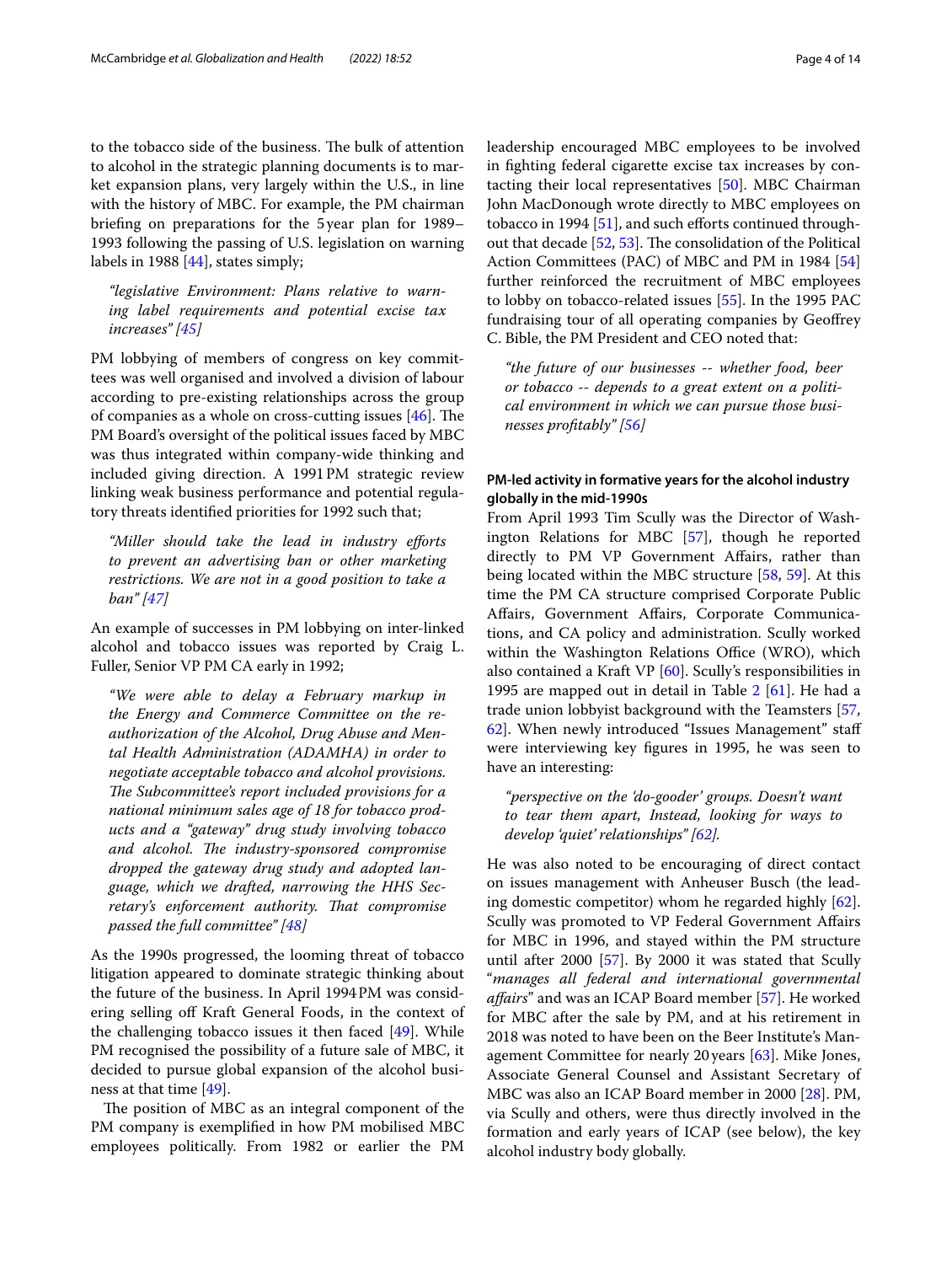<span id="page-4-0"></span>**Table 2** Executive Department, Congressional Committee, Issue and Organizational Assignments For Tim Scully [[61](#page-12-5)]

#### **General Issues**

Responsible for all issues in the Executive Branch and the Congress that concern the Miller Brewing Company.

**Congressional Committees and Executive Branch** • Commerce Committee, U.S. House of Representatives

- Transportation and Infrastructure Committee, U.S. House of Representatives
- Ways and Means Committee, U.S. House of Representatives
- Economic Opportunities Committee, U.S. House of Representatives
- Commerce, Science, and Transportation Committee, U.S. Senate
- Environment and Public Works Committee, U.S. Senate
- Finance Committee, U.S. Senate
- Labor Committee, U.S. Senate
- U.S. Department of Treasury

- Bureau of Alcohol, Tobacco, and Firearms

- U.S. Department of Health and Human Services
	- Substance Abuse and Mental Health Services Administration
	- Center for Substance Abuse Prevention
	- Center for Substance Abuse Treatment
- Federal Trade Commission

National Restaurant Association

**Specific Issues** (A = active, D = dormant) Federal Alcohol Excise Taxes (A) Tax Deductibility of Advertising Costs for Alcohol Beverages (A) Other Tax Proposals Impacting on the Beverage Industry (D) -FICA Taxes on Tips -Business Meal Deductions Malt Beverage Interbrand Competition – territorial franchising (D) Alcohol Liability Laws (D) Ad Bans Mandatory Advertising Warning Messages (A) National Minimum Blood Alcohol Content (A) National Minimum Drinking Age (A) Alcohol as Drugs (A) Labeling Requirements (A) Advertising and Use of Athletes (A) Container Fees and Mandatory Container Recycling Requirements (A) Clean Water Act Reauthorization (A) Superfund Reauthorization (A) EPA Classifcation of Hops (A) Regulatory Moratorium (A) Regulatory Reform (A) Product Liability (A) General Labor Law Issues (A) - Striker Replacement Legislation - Teamwork - Revision of the National Labor Relations Act - OSHA Reform **Outside Groups** Beer Institute National Beer Wholesalers Association Distilled Spirits Industry Council Wine Institute Association of National Advertisers AFL-CIO and its Afliated Unions (BCT, Teamsters, Machinists, UAW)

The Beer Institute was and remains the main U.S. domestic beer trade association, and e-mail correspondence reveals how it was run by the major companies. For example, the modus operandi in 1995 was such that;

*"any one member of the management committee (MBC, Anheuser Busch, and Coors) can veto the BI's involvement" [[64](#page-12-8)]*

This was important as not all of the Beer Institute's activities were confned to beer; PM also enlisted it to support on tobacco [\[65](#page-12-9)], including to "*help us quietly or even in the open*" [\[66\]](#page-12-10).

Scully was active also with other domestic alcohol industry organisations, for example meeting with the Brewers Association of America which represented small brewers; "*to bring the Association's views in closer*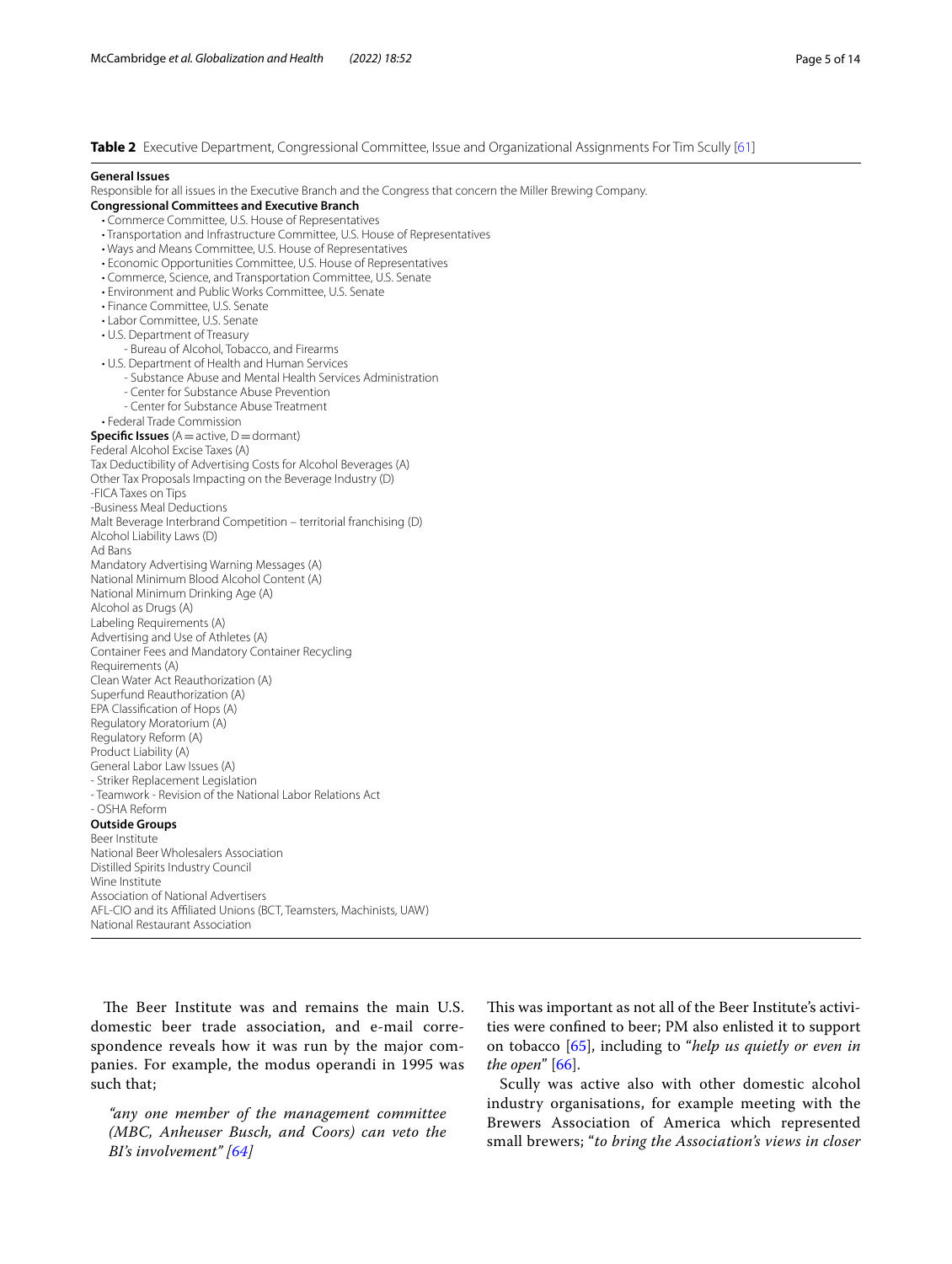*ft with MBC's and the Beer Institute*" [[67](#page-12-11)]. Scully also worked closely with David Nicoli, a tobacco specialist within PM, and indeed also himself worked on tobacco [[62](#page-12-6)], while Nicoli was reciprocally involved in alcohol [[66](#page-12-10)]. Interactions included communications with regulators on emerging and sensitive business issues, with Scully reporting for example;

*"We also began discussions with ATF [Bureau of Alcohol, Tobacco & Firearms] over the possible introduction of other favored malt beverages like alcoholic lemonade and iced teas. Tis is a very controversial area with the ATF because of the age marketing implications" [\[67\]](#page-12-11).*

PM's steering of MBC involved discussions among a range of PM Management Corporation CA staff that did not involve MBC leadership or MBC CA, including in mobilising the Beer Institute and other beer industry actors [\[68](#page-12-12)].

MBC's involvement in establishing ICAP in 1995 has already been identifed to have embraced a global perspective on issues management that serves the internationalization of the business according to the CEO Issues book  $[8]$  $[8]$ . This was also reported in the Phillip Morris Globe newsletter, December 1995 as follows;

*"Miller's long term business success and its viability as a leading international brewer depends on how well it competes in the constantly changing and rapidly expanding global economy. Since international issues will help shape Miller's strategies and tactics in the worldwide beer marketplace, issues management plays a key role in Miller's plans. Miller's involvement in ICAP, as witnessed by the success of its September meeting, is a signifcant frst step for the company in improving its capability to manage alcohol issues on a worldwide basis" [\[69](#page-12-13)].*

In July 1996, Patti McKeithan the MBC VP CA set out to an industry audience the company's strategic conception of alcohol education, specifcally how it was designed to counter alcohol policies (see Table [3](#page-5-0)) [[70](#page-12-14)]. Contrary to claims that industry actors make publicly about the independence of organisations such as ICAP, this presentation also elaborates on the actual rationale for ICAP [\[70](#page-12-14)].

# **PM worldwide regulatory afairs and corporate afairs perspectives relating to alcohol in the late 1990s**

WRA was formed in 1994 to address regulatory issues nationally and internationally in relation to tobacco, food, and beer within PM [\[71](#page-12-15)]. In 1995 it hoped to develop;

<span id="page-5-0"></span>**Table 3** Extracts from; "Alcohol Education: An Essential Factor in Preserving the Alcohol Beverage Industry" Delivered by Patti McKeithan, MBC VP CA to an industry group, July 1996 [\[70\]](#page-12-14)

I believe the number one priority for the alcohol beverage industry… [all … in original unless stated] over the next fve years…must be protecting and promoting the social acceptability of our product. Alcohol education will play a critical role in accomplishing this task. I am using the term "alcohol education" in its widest sense...and we must think in terms of at least three audiences:

First, we must continue to educate consumers to drink our products responsibly. Miller believes this kind of education is vital...so we have developed… and put in place…a wide variety of programs covering:

• Training of sales people in prevention of underage sales,

• Designated driver programs, and many others. You will fnd brochures…in the back of the room giving much more information on these programs...and how you can take advantage of them in your own efforts.

Second, we must continue to educate the public…that there is a vast diference…between consumption…and abuse…of our products…and between alcohol…and illegal drugs. We are dedicated to fnding and adopting creative and efective solutions to alcohol abuse. Introducing alcohol awareness curricula in schools, broadcasting public service announcements for drivers, and funding research are only a few examples of the many ways we accomplish these goals. We are fghting alcohol abuse…because no reputable business benefts when its products are misused…and because the families afected by alcohol abuse are our friends, our neighbors…and our families too.

And third, we must continue to educate policy makers …that we…and the 100 million Americans who drink alcohol beverages…don't need higher taxes…and more restrictive regulations…and that we must avoid simplistic, shotgun approaches to complex problems.

…[later in the speech]

With the globalization of our industry…and the globalization of the anti-alcohol and public health community…Miller Brewing Company believes the industry must speak with one voice on policy, globally. For that reason, in December of 1994, Miller Brewing Company and nine other major world producers of beverage alcohol founded the International Center for Alcohol Policies (ICAP), based in Washington, D.C. This organization's goal and aim is to help reduce alcohol abuse worldwide…to promote understanding of the role of alcohol in society…and to encourage dialogue… and pursue partnerships between the beverage alcohol industry and the public health community. In the short time since its inception, ICAP has exceeded its most optimistic goals.

…[text omitted]

That's why we're going to become more involved with the government organizations that set policy and fund programs related to alcohol. Armed with the facts…and the Federal Government's own policy…we are going to put an end to the untrue…unfounded…and unfair attacks on our products. Make no mistake…these fawed policies have been intentionally foisted on us…and on these agencies…by the anti-alcohol forces. It's time to correct this injustice…and we will use the government's own policy and science to do it. Science is on our side. Truth is on our side…and if along the way…we get some coverage in the media…that will only help to remind consumers that alcohol beverages can be part of a healthy diet.

<sup>•</sup> Training of servers,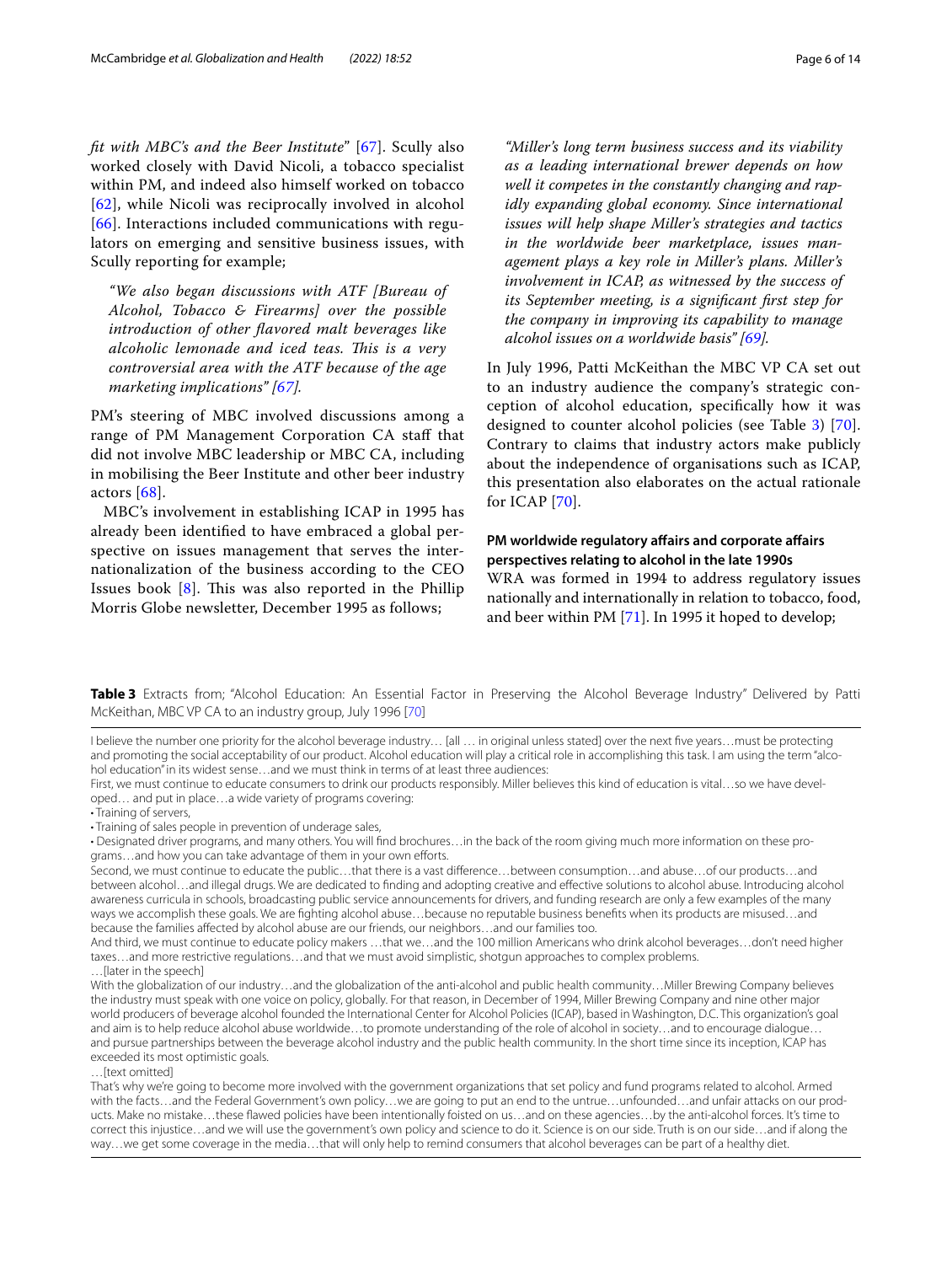*"Better tracking of regulatory issues, especially the need to anticipate emerging issues before they become a problem. Good research and analytical capability on social science issues and on advertising and marketing stuf, including a good mastery of the literature" [[71](#page-12-15), [72\]](#page-12-16).*

WRA was a separate unit to CA (within which Issues Management was originally located), and both were located within the legal department [\[73](#page-12-17)].

The PM approach to MBC around this time included identifying lessons that were applicable to other PM companies as the problems caused by tobacco litigation mounted [\[74](#page-12-18)]. For example, Steve Parrish, Senior VP CA, reported to the PM Board in April 1995:

*"both Kraft and Miller have developed some outstanding issues management programs and the question became how to extend these learnings, systems and programs so that they can be applied in all geographies where such application would be efective. WRA is taking a liaison role, bringing the various players across companies together and creating the networks and communication vehicles that will facilitate the sharing of valuable information on issues management [[75](#page-12-19)]*

There were strong continuities in the basic lobbying stance of MBC itself over time. For example, in 1996 MacDonough wrote to a congressman that;

*"we share your desire to reduce underage consumption of beverage alcohol products. We also believe, however, that this goal can be achieved and, in fact, is being achieved by the industry itself in the absence of additional legislation" [[76\]](#page-12-20).*

Rhetorically, distancing MBC from PM was accomplished in the following terms;

*"there are diferences between the two industries. As you are aware, the federal government itself* 

*has stated that moderate use of alcohol is part of a* healthy life style. The beverage alcohol industry *is subject to an extensive and specifc regulatory framework and is subject to review by various government agencies" [[76\]](#page-12-20).*

However, PM actually directly guided MBC political activities in numerous ways. For example, campaign contributions were formulated on a state-by-state basis targeting both Democrats and Republicans by PM, as seen in communications from Scully [\[77](#page-12-21)].

Senior company leadership thinking in 1997 about the strategic policy issues to be managed in the U.S. continued to prominently feature the demonstration of concern about the issue at hand, and working closely with industry allies [[78\]](#page-12-22). Around the end of 1998, it was recognised by PM that the value of; "*Miller programs on drunk driving, youth drinking are clearly identifed and respected*" and these were seen as important to PM as a political player. This helped PM efforts to represent themselves as the "*good guy*" among the tobacco companies following the various legal and related proceedings that had damaged tobacco industry public relations [[79\]](#page-12-23). By this time, PM direction of MBC was so advanced that PM Management Corporation saw itself as "*the CA Department*" for Miller [[79\]](#page-12-23), with the emphasis clear that this was one company with diferent operating units [[80\]](#page-12-24). By 1999 there were lessons to be learned from the tobacco experience for PM that were applicable to alcohol (and food), for whom the question "*can the trial lawyers be far behind*" [[80\]](#page-12-24) was posed (see Table  $4$ ). This content was also delivered directly to MBC audiences [\[81](#page-12-25), [82](#page-12-26)].

PM CA noted that MBC leadership had identifed alcohol policy strategy as a high priority for the year 2000 and had created a task force [[83\]](#page-12-27). Looking ahead to 2001, PM CA identifed for MBC the four key issues facing them in the following terms:

#### <span id="page-6-0"></span>**Table 4** Lessons from tobacco for alcohol

*The emphasis in the third strategic direction in relation to strategic alliances;*

"Proactive Dialogue - involves interacting more aggressively with the outside world. We defne that as forging new alliances. Integrating with important associations and groups. Devoting more time to external afairs. And seeking input from others about our issues and programs. While Corporate Afairs will lead this efort, ultimately everyone in management has a responsibility to connect with their constituencies in tangible ways" [[81\]](#page-12-25).

<sup>&</sup>quot;First, do not simply reject or ignore criticisms… Second, pay close attention to public concerns, and most importantly, address those concerns… The third lesson we've learned is that we must understand the individuals and groups who are driving public opinion. When you look for common ground with your critics, you divide them into two diferent categories: the reasonable and the unreasonable. Then you will know with whom you can work, and with whom you cannot. Finally, we have learned that it's a mistake to climb into a bunker when under attack. You must reach out, engage your critics, and speak often and honestly. If people stop seeing your face, your opposition can demonize you" [[80\]](#page-12-24). *4 Strategic directions (our italics)*

<sup>&</sup>quot;*Constructive Engagement* on our issues - listening, seeking reasonable solutions, fghting only the right battles. *Societal Alignment* - working systematically over the long run to make sure that we are and are seen as a responsible manufacturer and marketer of all our products. *Proactive Dialogue* - an overall stance of reaching out, listening, talking, and engaging with others. *Image Enhancement* - long range eforts to increase our visibility and improve perceptions of who we are. All of these are long-term initiatives" [\[80](#page-12-24)].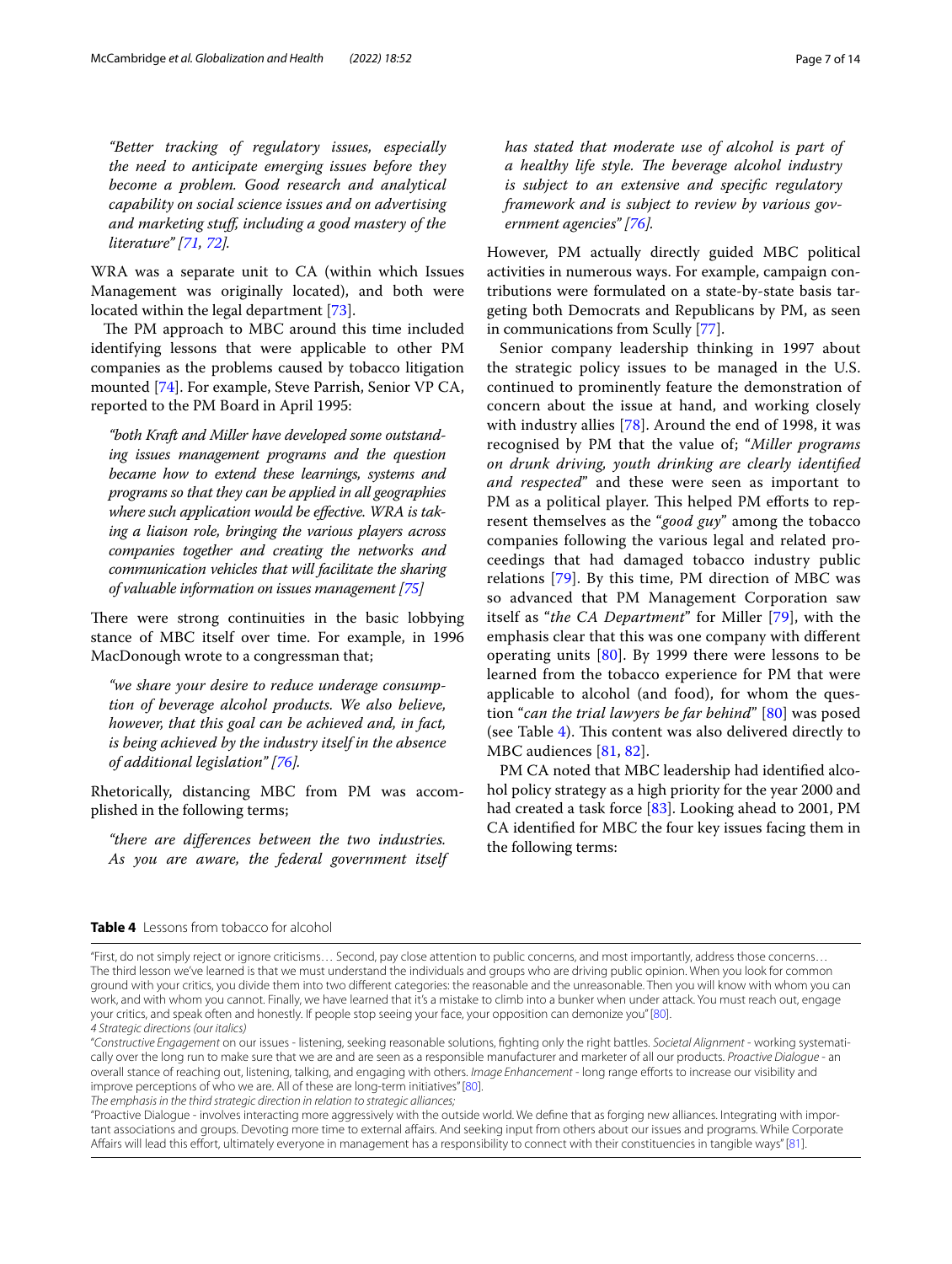*"Social cost arguments; Industry in-fghting; Resource constraints v. opponents' resources; Uneducated media/ emotionalism of issues" [[83\]](#page-12-27)*

By late 2001 there were reports that PM was preparing to sell MBC for reasons of long term under-performance, and there was a high level of awareness within the company of the profound nature of the public relations challenges that were being faced; these included awareness of conficts between stances on under-age tobacco and alco-hol use [\[84\]](#page-12-28). MBC was sold off to South African Breweries in 2002 to form SAB-Miller.

#### **Discussion**

Ownership of MBC entailed full control by PM, and the extent of commitment to, and level of direction of, CA and interventions in alcohol policy issues increased over time. This perhaps resulted from increased salience, and as lessons were being drawn from the evolving tobacco experience. The core features of the approach to alcohol policy issues were very similar to the approaches developed for tobacco, and exhibited strong continuity over time, and indeed persist to the present day [[10,](#page-10-15) [13](#page-10-16), [41](#page-11-18), [85](#page-12-29)[–89](#page-12-30)]. PM has been central to the leadership of alcohol industry alliances, directing US national trade associations and ICAP, and also has used involvement in alcohol in furthering its core political interests in tobacco. The key public policy-related management function was located within corporate affairs, in turn located within the legal department of the parent company. Although the organisational arrangements evolved signifcantly over time, the strategies for opposing evidence informed policies were highly consistent. As the strategic issues posed by both product categories overlapped [\[90,](#page-12-31) [91](#page-12-32)], it was logical to manage them centrally within the company, and future litigation was anticipated for alcohol, just as it was for tobacco. These findings add substantially to earlier investigations, which identifed data that was suggestive of the deeper relationships uncovered here [[6](#page-10-5)[–8](#page-10-7), [15](#page-10-10), [16\]](#page-10-11).

Strengths of this study include in-depth collection of internal company documents over an extended period and the construction of a chronologically ordered account of the development of key ideas and interrelationships between MBC and PM. The nature of the tobacco company documents library means that the data on which this study is based allow scope for inferences on strategic thinking, and note this report relies extensively on direct quotations. Among the limitations are that data saturation cannot be claimed to have been reached, as many issues over many years are covered, and also that the data examined are dated. This makes important careful consideration of the historical context in which the relationships described are located, as well as complicating analytic attention that is directed towards the implications for the present day. Further documentary study can be expected to yield additional insights, though it seems unlikely that these would undermine the validity of the present findings. The present study serves to elucidate the feasibility and potential signifcance of more in-depth analyses of data on MBC/PM in the tobacco document archive, for example on framing. This is an important preliminary study of one company in the history of the political organisation of the alcohol companies during a key period in the globalization of the industry. We suggest that even though this descriptive study may be modest in nature, the importance of the data suggest there are clear contemporary policy implications.

MBC was unusual as a major alcohol company wholly owned by a tobacco company, but was certainly not unique [\[92\]](#page-12-33). It is thus worth considering carefully both the external validity of these data in relation to other alcohol companies, and what they tell us about the relationships between the two sectors. Major alcohol companies globally have now worked closely together in ICAP and its successor organisation (the International Alliance on Responsible Drinking) for a quarter of a century, with strategic policy positions very similar to MBC/PM [\[8](#page-10-7), [10\]](#page-10-15). These have changed little over several decades  $[40, 10]$  $[40, 10]$  $[40, 10]$ [41\]](#page-11-18). This study reveals the backstage operations of this one company, whilst CA and CSR are practised in public in highly similar ways in, and indeed with, other alcohol companies.

The fiduciary imperative requires that major US (and UK) companies put shareholder interests frst; interests that appear defned by this company's leadership in narrow proft terms. Within the company these were understood to be best served by the preservation of "freedom to conduct business" by fighting off unfavoured policy proposals (see Table [1\)](#page-2-0). The literature on how the tobacco companies have sought to shape processes of globalisation to advance their interests is most developed [[93,](#page-13-0) [94](#page-13-1)]. The alcohol policy implications of the evolution of multilevel governance regimes and alcohol company responses have begun to be studied [\[95,](#page-13-2) [96\]](#page-13-3). Opposing efective policy measures entails disregard for the disease, violence, injury, and death caused by use of alcohol products, other than as presenting issues to be managed along the way, and viewing the scientifc study of these issues as a threat to business interests. The ethical and scientifc issues raised by this approach are well understood in relation to tobacco [\[97](#page-13-4)], and evidence on alcohol research is emerging much more recently  $[98-106]$  $[98-106]$  $[98-106]$ . These studies show how highly policy relevant alcohol science has been undermined in a range of ways which are similar to those used for tobacco. These observations likely apply also to the food operations of the particular company studied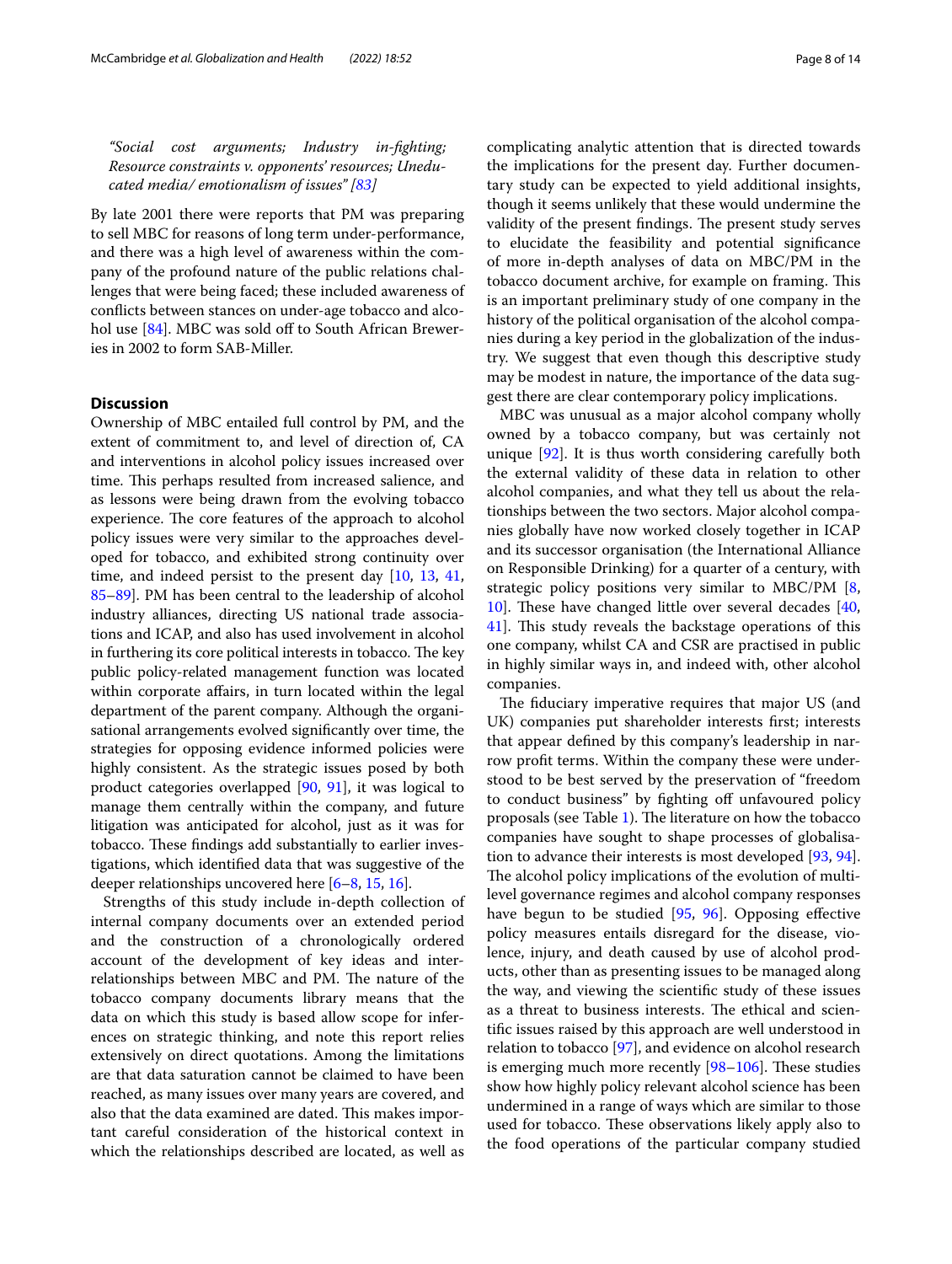here in relation to obesity, though dedicated study is needed. After Kraft was sold by PM it merged in 2015 with Heinz, for whom 3G Capital has been a major shareholder. 3G Capital is also the major shareholder in ABIn-Bev, and Altria the second largest. The question remains how far one may generalise inferences from the data on MBC, PM/Altria and tobacco examined here.

It appears that alcohol "education" was promoted not because there was any reliable evidence showing its efectiveness, but as a means of avoiding policy measures which presented fewer constraints on business  $[30]$ . This focus also presented a means with which to engage policy makers as shown in the detailed content of Tables [1](#page-2-0) and [3](#page-5-0) (together these provide an elaboration of the "pro-education/anticontrol position" rationale and approach). The research consensus has long been that alcohol education is too weak an intervention to reduce the societal burden alone, and that regulation of the market is needed [\[107](#page-13-7)]. The fiduciary imperative may be interpreted differently in US and UK companies than in German or Japanese ones because they are constituted in distinct ways, and there are different expectations of their conduct  $[108]$ , though competitive pressures may encourage a narrow focus on shareholder returns.

As with cigarettes, there is no safe dose of alcohol and consumption involves risk, which rises with level of consumption  $[109]$ . The use of any alcohol products is thus inherently risky. Individuals can choose to manage their use in diferent ways, and use generates an aggregate burden of mortality and morbidity at the population level. From a societal perspective, the tobacco and alcohol industries present a threat to public health in proportion to the extent of use of their products. From a commercial perspective there is also a shared threat, but in the opposite direction, in the form of public health regulation to contain harms intrinsic to both products. At this key strategic level, it did not matter whether MBC/ PM produced cigarettes or beer, competition was set aside and alliances formed with other companies. The evidence in this study shows that these collaborative efforts sought to ensure that policy and regulation would not run contrary to business interests. Business interests are of course entirely legitimate to pursue, and the concerns raised by this study are to do with the content and manner of the claims being made by major alcohol and tobacco companies, and the consequences of their actions for global health and society. Smaller companies may be more responsive to societal concerns than bigger ones [\[110\]](#page-13-10), and their interests may be submerged in the domination of trade associations by large companies, as seen here. The MBC/PM strategy in respect of education, and the ways in which it has been discussed within the company and presented to another industry group, appear very similar to the approach developed in the U.S.

distilled spirits part of the alcohol industry  $[33]$  $[33]$ . There it was explicitly discussed in public relations terms, and although that term was used within this company, it has been seen here to be discussed within the organisational context of CA.

The importance of preventing collaborations between companies that produce health damaging products, and preventing their infuence on public health policy, is well understood in relation to tobacco [[31,](#page-11-10) [111](#page-13-11)]. Article 5.3 of the Framework Convention on Tobacco Control states further that signatories shall protect public health policy making relating to tobacco control from the commercial and other vested interests of the tobacco industry [\[112](#page-13-12)]. This study draws attention to the lack of similar consideration of this key issue for alcohol [\[113](#page-13-13)]. It is anomalous that tobacco control is specifcally protected from Altria's infuence, whilst alcohol and wider public health policy making is not  $[114]$  $[114]$  $[114]$ . The same point could be made about science policy  $[113]$ . The implications of regarding alcohol companies and organisations created by them as partners in alcohol policy making [[115](#page-13-15)] are readily apparent in the global burden of alcohol disease and injury [\[109](#page-13-9)]. Alcohol industry involvement in policy making responding to alcohol harm in public health and society has not been denormalized in the ways that tobacco industry involvement has been. There has been no progress in reducing per capita consumption globally after a decade of efforts, and the situation is expected to get worse unless stronger policies are implemented [\[1](#page-10-0)]. ICAP has been successful in countering WHO in that it has delayed the implementation of alcohol policies across the world  $[8]$  $[8]$ . The need to accelerate action to reduce alcohol harms has now been recognised by WHO, and alcohol industry interference in policy making has been identifed as a key obstacle to be overcome, along with the harmful efects of alcohol marketing [\[116](#page-13-16)].

Study fndings also make clear the limitations inherent in identifying corporate sectors according to the nature of their products rather than focusing on company ownership and leadership, and how interests are defned and advanced. This is especially so as the products of any one company often cross several categories, with many major alcohol producers for example, also involved in non-alco-holic beverages [[117](#page-13-17)], and vice versa, e.g. [\[118](#page-13-18)]. Multinational corporations are increasingly global in outlook and expand horizontally as well as vertically.

This study contributes to the emerging literature on the commercial determinants of health [\[119](#page-13-19)[–121\]](#page-13-20) in other ways. There are business models available which describe how proft may be pursued alongside social objectives [[122,](#page-13-21) [123\]](#page-13-22), though whether this will be pursued by alcohol companies is moot given that their growth and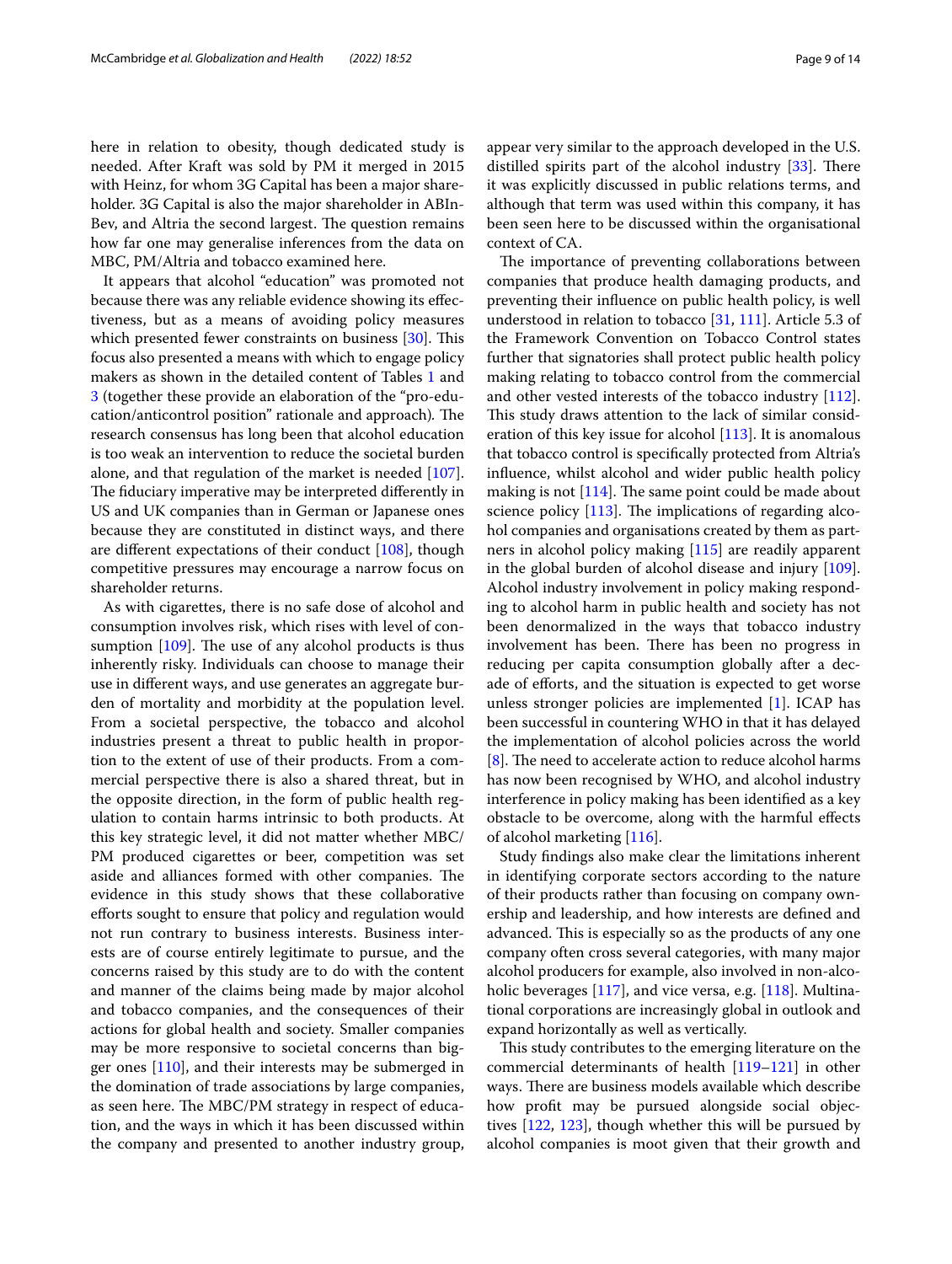proftability rely on increasing consumption, with deleterious consequences for global health  $[124]$  $[124]$ . The present fndings are in line with existing evidence that alcohol industry CSR is unlikely to contribute to reducing alcohol harms, because as other studies have found, alco-hol industry CSR is not actually designed to do so [\[13](#page-10-16)]. Indeed companies that produce intrinsically harmful products more broadly may make public health and environmental problems more intractable by impeding policy development [\[125](#page-13-24)], as existing evidence on tobacco and alcohol companies shows  $[41, 111]$  $[41, 111]$  $[41, 111]$  $[41, 111]$  $[41, 111]$ . The key inference to be drawn from this study is that the claims of major companies should be assessed not on the basis of what they say they are doing in CSR and CA, but by rigorous study of their conduct, particularly including whether and how they interfere with policy making. The key implication of this study is that, until such companies are fundamentally reformed such that the protection of public health and social welfare defnes the scope for maximizing shareholder returns, they should not be allowed anywhere

near the policy making process. It remains unclear how far and in which ways governance of such companies in the public interest may be attained.

#### **Conclusions**

Little is known about the formation and nature of interrelationships between tobacco and alcohol companies. Similarly, how tobacco companies use commercial involvements in other sectors to infuence wider public health policy is largely unstudied and we are only beginning to appreciate how multi-sectoral companies internally develop political strategies across product categories. This study makes an important contribution in this context. PM directly led long term MBC and wider alcohol industry political strategies in the U.S and globally. PM also utilised alcohol industry organisations to bolster its defences against tobacco control policy. Global health and national governmental policy-making needs to be better protected from business interests that fundamentally confict with public health goals.

#### <span id="page-9-0"></span>**Table 5** Summary of searches

Searches run in the Truth Tobacco Documents Library used various search terms in the basic search facility, generally with no restrictions on time, document type or other parameters. First, there was a preliminary scoping stage in which we established appropriate search strategies, and identifed material of substantive interest. After preliminary searches were completed we used organisational charts to identify key roles of interest, and the names of the individuals occupying these roles at diferent points in time. Where 'Organizational chart' flter search was applied, it was as follows: documentdate:[19700101 TO 20091231] AND "miller brewing company"

The main block of searches were run as they are presented below, with the boolean operator 'AND' used to link to Miller OR Miller Brewing Company where appropriate. This stage involved screening 1999 records and retaining 269 full text papers, all of which were downloaded and examined by JG and JM.

The fnal stage involved snowballing from this dataset, following up on the most promising lines of investigation. As the screening of documents was done purposively in this fnal stage, we do not report the additional numbers screened or retained for further analyses.

#### **Individual named actor searches**

| Search term                                                                                                                                                                                                   | Hits | Screened | Retained |
|---------------------------------------------------------------------------------------------------------------------------------------------------------------------------------------------------------------|------|----------|----------|
| "John A Murphy" OR "John Murphy") AND "Miller brewing company"                                                                                                                                                | 1054 | 200      | 33       |
| ("William K Howell" OR "William Howell" OR "Bill K Howell" OR "Bill Howell") AND Miller                                                                                                                       | 606  | 200      | 9        |
| "Warren H. Dunn" OR "Warren Dunn"                                                                                                                                                                             | 352  | 200      | 11       |
| "Lauren S Williams" OR "Lauren Williams"                                                                                                                                                                      | 335  | 200      | 5        |
| "Leonard J Goldstein" OR "Leonard Goldstein"                                                                                                                                                                  | 359  | 200      | 6        |
| "Alan G Faston" OR "Alan Faston"                                                                                                                                                                              | 181  | 181      | 52       |
| "Clifford R Williams" OR "Clifford Williams"                                                                                                                                                                  | 160  | 160      | 3        |
| "John J McGrath" OR "John McGrath"                                                                                                                                                                            | 239  | 239      | 3        |
| "Obrie Smith"                                                                                                                                                                                                 | 63   | 63       | 4        |
| ("jack n macdonough" OR "john n macdonough" OR "jack macdonough" OR "john macdonough" OR "jack n<br>mcdonough" OR "john n mcdonough" OR "jack mcdonough" OR "john mcdonough") AND "miller brewing<br>company" | 558  | 200      | 16       |
| "John D Bowlin" OR "Jack D Bowlin" OR "John Bowlin" OR "Jack Bowlin") AND "miller brewing company"                                                                                                            | 470  | 200      | 34       |
| "Patricia McKeithan" OR "Patti McKeithan"                                                                                                                                                                     | 239  | 239      | 29       |
| ("Timothy Scully" OR "Tim Scully") AND Miller                                                                                                                                                                 | 206  | 206      | 14       |
| "William Schmus" OR "Bill Schmus"                                                                                                                                                                             | 173  | 173      | 17       |
| "Marc S Firestone" OR "Marc Firestone"                                                                                                                                                                        | 477  | 200      | 5        |
| "Tina Walls" AND "miller brewing company"                                                                                                                                                                     | 146  | 146      | 6        |
| "Kathleen D Ryan" OR "Kathleen Ryan" OR "Kath Ryan" OR "Kath d Ryan"                                                                                                                                          | 189  | 189      | 13       |
| "Yvonne Lumsden-Dill"                                                                                                                                                                                         | 203  | 203      | 9        |
|                                                                                                                                                                                                               |      |          |          |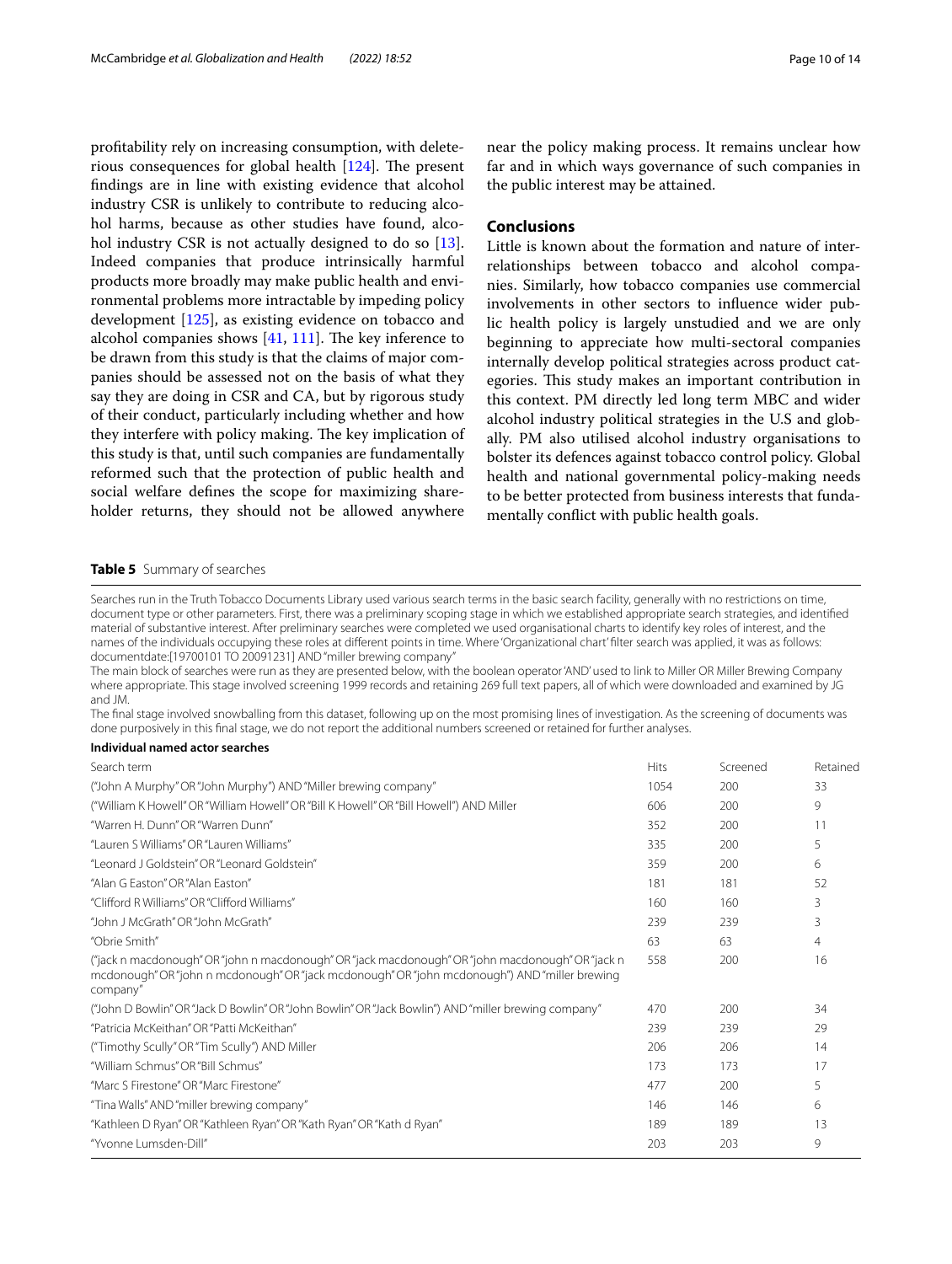#### **Methods**

Methods for collecting and analysing data in the Truth Tobacco Industry Documents library have developed over time [\[126\]](#page-13-25). We adopted standard approaches, starting with a frst wave of searches to scope the availability of information relevant to the research aims, then undertaking subsequent waves, snowballing from earlier sources to follow up on the most promising lines of enquiry. We compiled lists of names of key individuals and roles in organisational charts (see Table [5](#page-9-0) for a summary of searches undertaken). Using the basic search facility, JG performed searches without restrictions on time, document type, or any other parameters. After screening, documents returned were read, downloaded and those retained printed, with notes on each document. All documents were read by JM, who reduced the dataset for more in-depth study, and undertook further searches. The analysis draws heavily on internal company accounts of the activities and relationships being studied, with themes developed by frst and second authors. Note the approach taken was concerned with the manifest content of the documents examined and we have eschewed any discourse analytic or other in-depth theoretically governed method of analysis. This material was checked and triangulated with external data sources at various junctures to provide context, and to appraise the validity of the content.

#### **Abbreviations**

MBC: Miller Brewing Company; PM: Phillip Morris; ICAP: International Center for Alcohol Policies; WHO: World Health Organisation; CA: Corporate Afairs; WRA: Worldwide Regulatory Afairs; PMI: PM International; VP: Vice President; PAC: Political Action Committees; WRO: Washington Relations Office; CSR: Corporate social responsibility.

#### **Acknowledgements**

We are grateful to colleagues for discussions of the implications of study fndings.

#### **Authors' contributions**

JM had the idea for this study and led all aspects of study conduct, including supervision of data collection by JG and writing of the paper. JG, KK and GH contributed to interpretation and revisions of the paper including data checking. JM is the guarantor. The author(s) read and approved the fnal manuscript.

#### **Funding**

This work is based on research funded by the Wellcome Trust via an Investigator Award (200321/Z/15/Z) and the University of York. The funder had no role in any aspect of the study or the decision to submit for publication.

#### **Availability of data and materials**

Not applicable.

#### **Declarations**

#### **Ethics approval and consent to participate**

Not applicable. Ethics approval for the conduct of this study was not required because all the data analysed are in the public domain.

#### **Consent for publication**

Not applicable.

#### **Competing interests**

There are no conficts of interest to declare.

#### **Author details**

<sup>1</sup> Department of Health Sciences, University of York, Seebohm Rowntree Building, Heslington, York YO10 5DD, UK. <sup>2</sup> University of Newcastle, Newcastle, Australia. 3 University of Stirling, Stirling, Scotland.

#### Received: 1 June 2021 Accepted: 3 January 2022 Published online: 21 May 2022

#### <span id="page-10-0"></span>**References**

- 1. World Health Organization. Global status report on alcohol and health 2018. Geneva: World Health Organization; 2018.
- <span id="page-10-1"></span>2. McCambridge J, Kypri K, Drummond C, Strang J. Alcohol harm reduction: corporate capture of a key concept. PLoS Med. 2014;11(12):e1001767.
- <span id="page-10-2"></span>3. Malone RE, Balbach ED. Tobacco industry documents: treasure trove or quagmire? Tob Control. 2000;9(3):334–8.
- <span id="page-10-3"></span>4. McCambridge J, Kypri K, Sheldon TA, Madden M, Babor TF. Advancing public health policy making through research on the political strategies of alcohol industry actors. J Public Health (Oxf ). 2020;42(2):262–9.
- <span id="page-10-4"></span>5. Marten R, Amul GGH, Casswell S. Alcohol: global health's blind spot. Lancet Global Health. 2020;8(3):E329–E30.
- <span id="page-10-5"></span>6. Jiang N, Ling P. Vested interests in addiction research and policy. Alliance between tobacco and alcohol industries to shape public policy. Addiction. 2013;108(5):852–64.
- <span id="page-10-6"></span>7. Jiang N, Ling PM. Reinforcement of smoking and drinking: tobacco marketing strategies linked with alcohol in the United States. Am J Public Health. 2011;101(10):1942–54.
- <span id="page-10-7"></span>8. Jernigan DH. Global alcohol producers, science, and policy: the case of the international center for alcohol policies. Am J Public Health. 2012;102(1):80–9.
- <span id="page-10-8"></span>9. Babor TF, Robaina K. Public health, academic medicine, and the alcohol industry's corporate social responsibility activities. Am J Public Health. 2013;103(2):206–14.
- <span id="page-10-15"></span>10. Babor TF, Robaina K, Brown K, Noel J, Cremonte M, Pantani D, et al. Is the alcohol industry doing well by 'doing good'? Findings from a content analysis of the alcohol industry's actions to reduce harmful drinking. BMJ Open. 2018;8(10):e024325.
- 11. McCambridge J, Kypri K, Miller P, Hawkins B, Hastings G. Be aware of Drinkaware. Addiction. 2014;109(4):519–24.
- 12. Petticrew M, McKee M, Marteau TM. Partnerships with the alcohol industry at the expense of public health. Lancet. 2018;392(10152):992–3.
- <span id="page-10-16"></span>13. Mialon M, McCambridge J. Alcohol industry corporate social responsibility initiatives and harmful drinking: a systematic review. Eur J Pub Health. 2018;28(4):664–73.
- <span id="page-10-9"></span>14. McCambridge J, Coleman R, McEachern J. Public health surveillance studies of alcohol industry market and political strategies: a systematic review. J Stud Alcohol Drugs. 2019;80(2):149–57.
- <span id="page-10-10"></span>15. Bond L, Daube M, Chikritzhs T. Access to confdential alcohol industry documents: from 'big tobacco' to 'big booze'. Australas Med J. 2009;1(3):1–26.
- <span id="page-10-11"></span>16. Bond L, Daube M, Chikritzhs T. Selling addictions: similarities in approaches between big tobacco and big booze. Australas Med J. 2010;3(6):325–32.
- <span id="page-10-12"></span>17. Collin J, Hill SE, Smith KE. Merging alcohol giants threaten global health. BMJ. 2015;351:h6087.
- <span id="page-10-13"></span>18. Altria Group. Altria Group (MO) Q3 2016 Results - Earnings Call Transcript https://seekingalpha.com/article/4015792-altria-group-moq3-2016-results-earnings-call-transcript: Seeking Alpha; 2016 [Available from: [https://seekingalpha.com/article/4015792-altria-group-mo-q3-](https://seekingalpha.com/article/4015792-altria-group-mo-q3-2016-results-earnings-call-transcript) [2016-results-earnings-call-transcript](https://seekingalpha.com/article/4015792-altria-group-mo-q3-2016-results-earnings-call-transcript).
- <span id="page-10-14"></span>19. MO. Altria - Grab a secure long-term yield of >7% https://seekingalpha. com/article/4327325-altria-grab-secure-long-term-yield-of-7: Seeking Alpha; 2020 [Available from: [https://seekingalpha.com/article/43273](https://seekingalpha.com/article/4327325-altria-grab-secure-long-term-yield-of-7) [25-altria-grab-secure-long-term-yield-of-7.](https://seekingalpha.com/article/4327325-altria-grab-secure-long-term-yield-of-7)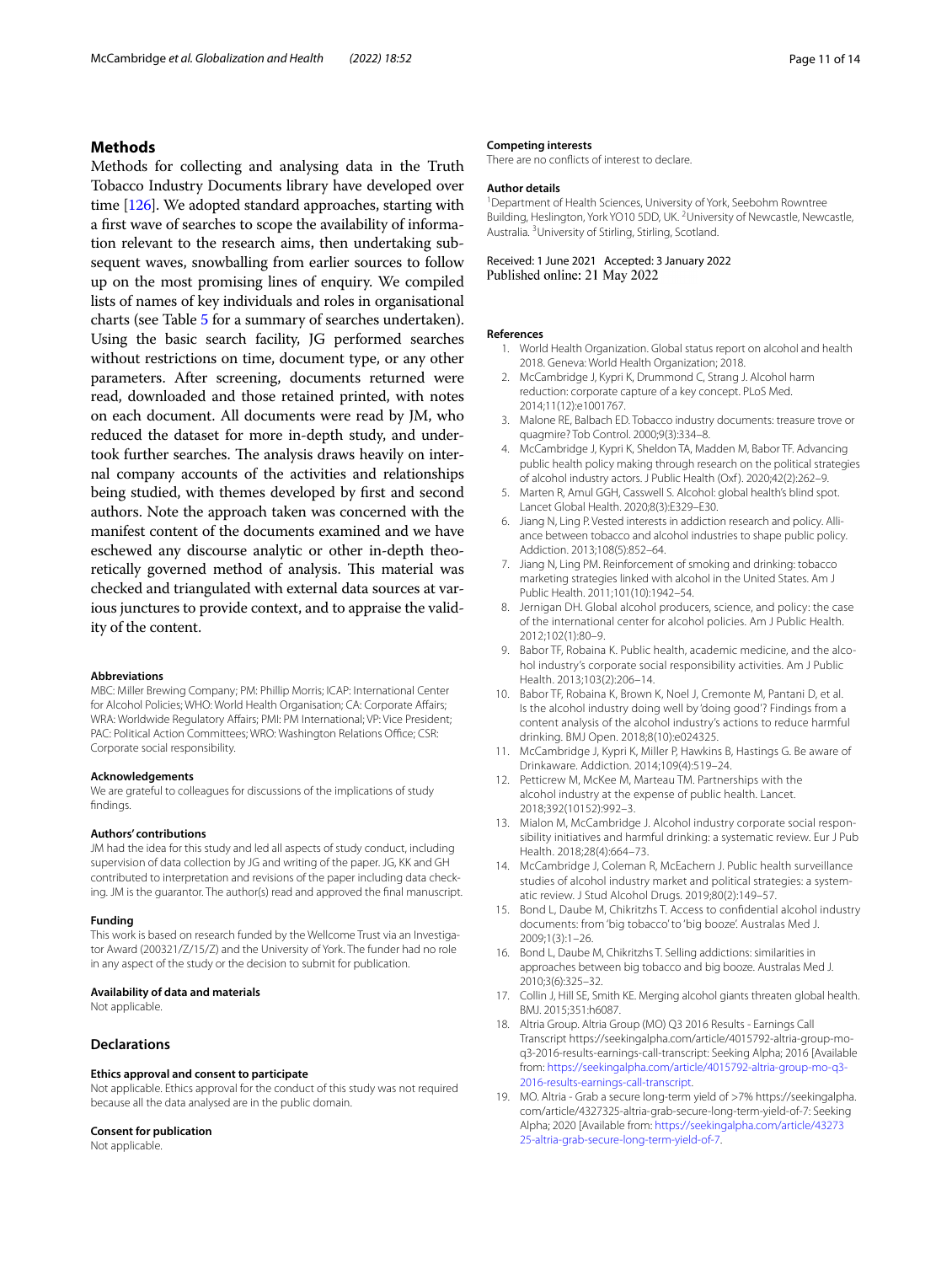- <span id="page-11-0"></span>20. Kypri K, McCambridge J. Alcohol must be recognised as a drug. BMJ. 2018;362:k3944.
- <span id="page-11-1"></span>21. Murphy JA. John A. Murphy Security Analyst Presentation Los Angeles 000313. Philip Morris Records; Master Settlement Agreement. Bates no. 2021287080–2021287111. 1980 [https://www.industrydocuments.ucsf.](https://www.industrydocuments.ucsf.edu/docs/zzlv0114) [edu/docs/zzlv0114](https://www.industrydocuments.ucsf.edu/docs/zzlv0114). Accessed 14 Sept 2020.
- <span id="page-11-2"></span>22. Philip M. The History Of Philip; The History Of Philip Morris. Philip Morris Records; RICO Privilege Downgrades Collection; Master Settlement Agreement. Bates no. 2078116120–2078116199. 1992. [https://www.](https://www.industrydocuments.ucsf.edu/docs/mpvf0019) [industrydocuments.ucsf.edu/docs/mpvf0019](https://www.industrydocuments.ucsf.edu/docs/mpvf0019) Accessed 14 Sept 2020.
- <span id="page-11-3"></span>23. Philip Morris Companies Inc. Legal Department Conference 890402– 890406. Philip Morris Records; Master Settlement Agreement. Bates no. 2070704111-2070704367. 1989. [https://www.industrydocuments.ucsf.](https://www.industrydocuments.ucsf.edu/docs/hhvh0060) [edu/docs/hhvh0060](https://www.industrydocuments.ucsf.edu/docs/hhvh0060) Accessed 14 Sept 2020.
- <span id="page-11-4"></span>24. Philip Morris Companies Inc., Fried D. Notice Of Annual Meeting Of Shareholders To Be Held Thursday, 910425 Philip Morris Records; Master Settlement Agreement. Bates no. 2075645909–2075645935. 1991. [https://www.industrydocuments.ucsf.edu/docs/gqlm0067.](https://www.industrydocuments.ucsf.edu/docs/gqlm0067) Accessed 14 Sept 2020.
- <span id="page-11-5"></span>25. Philip Morris. Board Of Directors Minutes 760825. Philip Morris Records; Master Settlement Agreement. Bates no. 2075119039–2075119046. 1976. <https://www.industrydocuments.ucsf.edu/docs/hsgm0061>. Accessed 14 Sept 2020.
- 26. Philip Morris. Table Of Contents. Philip Morris Records; Master Settlement Agreement. Bates no. 2021217114–2021217119. 1982. [https://](https://www.industrydocuments.ucsf.edu/docs/hmvf0119) [www.industrydocuments.ucsf.edu/docs/hmvf0119](https://www.industrydocuments.ucsf.edu/docs/hmvf0119). Accessed 14 Sept 2020.
- <span id="page-11-6"></span>27. Philip Morris Inc. Meeting Minutes. Philip Morris Records; Master Settlement Agreement. Bates no. 2075141736–2075141749. 1983. [https://](https://www.industrydocuments.ucsf.edu/docs/rkxv0183) [www.industrydocuments.ucsf.edu/docs/rkxv0183.](https://www.industrydocuments.ucsf.edu/docs/rkxv0183) Accessed 14 Sept 2020.
- <span id="page-11-7"></span>28. Parrish SC. 990000 Corporate Affairs Worldwide Conference. Philip Morris Records; Master Settlement Agreement. Bates no. 2072047812– 2072047859. 1999 [https://www.industrydocuments.ucsf.edu/docs/](https://www.industrydocuments.ucsf.edu/docs/pkkh0167) [pkkh0167](https://www.industrydocuments.ucsf.edu/docs/pkkh0167) Accessed 14 Sept 2020.
- <span id="page-11-8"></span>29. Miller Brewing, Philip Morris Companies Inc., Bowlin JD, Camilleri LC. Remarks By Louis C. Camilleri Senior Vice President And Chief Financial Officer Philip Morris Companies Inc. and John D. Bowlin President And Chief Executive Office Miller Brewing Company. Philip Morris Records; Master Settlement Agreement. Bates no. 2082567947–2082567961. 2000. <https://www.industrydocuments.ucsf.edu/docs/yylv0073> Accessed 14 Sept 2020.
- <span id="page-11-9"></span>30. Miller Brewing. Miller Brewing Company Corporate Afairs 810000. Philip Morris Records; Master Settlement Agreement. Bates no. 2025881709–2025881731. 1981 [https://www.industrydocuments.ucsf.](https://www.industrydocuments.ucsf.edu/docs/zjky0144) [edu/docs/zjky0144](https://www.industrydocuments.ucsf.edu/docs/zjky0144). Accessed 14 Sept 2020.
- <span id="page-11-10"></span>31. Proctor RN. Golden holocaust: origins of the cigarette catastrophe and the case for abolition. Berkeley: University of California Press; 2012.
- <span id="page-11-11"></span>32. Brandt AM. The cigarette century: the rise, fall, and deadly persistence of the product that defned America: Basic Books; 2007.
- <span id="page-11-12"></span>33. McCambridge J, Garry J, Room R. The origins and purposes of alcohol industry social aspects organizations: insights from the tobacco industry documents. J Stud Alcohol Drugs. 2021;82(6):740–51.
- <span id="page-11-13"></span>34. Beverage G, Colonial Heights P, Koch L, Miller B, Miller Brewing Executive G, Nicolet P, et al. Philip Morris Organization Volume 1 Philip Morris Records; Master Settlement Agreement. Bates no. 2021263500– 2021263893. 1984 [https://www.industrydocuments.ucsf.edu/docs/](https://www.industrydocuments.ucsf.edu/docs/zzyy0126) [zzyy0126.](https://www.industrydocuments.ucsf.edu/docs/zzyy0126) Accessed 14 Sept 2020.
- <span id="page-11-14"></span>35. Camvycis T, Morris P. Philip Morris Inc, Annual Meeting Of Stockholders. American Tobacco Records; Master Settlement Agreement. Bates no. 946022804–946022807. 1984 [https://www.industrydocuments.ucsf.](https://www.industrydocuments.ucsf.edu/docs/ljyy0134) [edu/docs/ljyy0134.](https://www.industrydocuments.ucsf.edu/docs/ljyy0134) Accessed 14 Sept 2020.
- <span id="page-11-15"></span>36. Philip Morris, Weissman G. Third Draft Remarks By George Weissman Chairman And Chief Executive Officer Philip Morris Incorporated For Annual Meeting. Philip Morris Records; Master Settlement Agreement. Bates no. 2023272185–2023272200. 1984. [https://www.industrydo](https://www.industrydocuments.ucsf.edu/docs/thym0114) [cuments.ucsf.edu/docs/thym0114](https://www.industrydocuments.ucsf.edu/docs/thym0114). Accessed 14 Sept 2020.
- <span id="page-11-16"></span>37. Miller Brewing, Easton AG. Corporate affairs Inc by Alan G. Easton vice president - corporate affairs Miller Brewing company as delivered to the Miller management Club 841016 Philip Morris Records; master settlement agreement. Bates no. 2082842047-2082842057. 1984. [https://](https://www.industrydocuments.ucsf.edu/docs/qgyy0177)

[www.industrydocuments.ucsf.edu/docs/qgyy0177](https://www.industrydocuments.ucsf.edu/docs/qgyy0177) Accessed 14 Sept 2020.

- <span id="page-11-19"></span>38. Miller Brewing, Easton AG. Remarks Of Alan G. Easton, Vice President, Corporate Afairs, Miller Brewing Company, To The Philip Morris Incorporated Board Of Directors, 841219. Philip Morris Records; Master Settlement Agreement. Bates no. 2021280150–2021280156. 1984. [https://](https://www.industrydocuments.ucsf.edu/docs/txgw0131) [www.industrydocuments.ucsf.edu/docs/txgw0131](https://www.industrydocuments.ucsf.edu/docs/txgw0131) Accessed 14 Sept 2020.
- <span id="page-11-20"></span>39. Miller Brewing, Easton AG. Miller Brewing Company Corporate Affairs Airs - 840000 / 850000. Philip Morris Records; Master Settlement Agreement. Bates no. 2024268978–2024268982. 1984. [https://www.indus](https://www.industrydocuments.ucsf.edu/docs/xmxn0108) [trydocuments.ucsf.edu/docs/xmxn0108](https://www.industrydocuments.ucsf.edu/docs/xmxn0108). Accessed 14 Sept 2020.
- <span id="page-11-17"></span>40. Mosher JF, Jernigan DH. New directions in alcohol policy. Annu Rev Public Health. 1989;10:245–79.
- <span id="page-11-18"></span>41. McCambridge J, Mialon M, Hawkins B. Alcohol industry involvement in policymaking: a systematic review. Addiction. 2018;113:1571–84.
- <span id="page-11-21"></span>42. O'Malley PM, Wagenaar AC. Efects of minimum drinking age laws on alcohol use, related behaviors and traffic crash involvement among American youth: 1976-1987. J Stud Alcohol. 1991;52(5):478–91.
- <span id="page-11-22"></span>43. Corporate Afairs World Conference, Morris P, Ruder W. Towards A Global View Summary Of The Proceedings. Philip Morris Records; Master Settlement Agreement. Bates no. 2025417768–2025417885. 1986. <https://www.industrydocuments.ucsf.edu/docs/gxgy0144>. Accessed 14 Sept 2020.
- <span id="page-11-23"></span>44. Kaskutas LA. Interpretations of risk: the use of scientifc information in the development of the alcohol warning label policy. Int J Addict. 1995;30(12):1519–48.
- <span id="page-11-24"></span>45. Philip Morris, Maxwell H. 890000–930000 Five-year Plan. Philip Morris Records; Master Settlement Agreement. Bates no. 2024272308– 2024272319. 1988. [https://www.industrydocuments.ucsf.edu/docs/](https://www.industrydocuments.ucsf.edu/docs/gyhn0127) [gyhn0127](https://www.industrydocuments.ucsf.edu/docs/gyhn0127). Accessed 14 Sept 2020.
- <span id="page-11-25"></span>46. Philip Morris Companies Inc., Maples R, Reese R. Advertising Tax Coalition Philip Morris Records; Master Settlement Agreement. Bates no. 2072213366–2072213367. 1990 [https://www.industrydocuments.ucsf.](https://www.industrydocuments.ucsf.edu/docs/ljfg0064) [edu/docs/ljfg0064](https://www.industrydocuments.ucsf.edu/docs/ljfg0064) Accessed 14 Sept 2020.
- <span id="page-11-26"></span>47. Murray R. A Review Of 910000 - Priorities For 920000. Philip Morris Records; Master Settlement Agreement. Bates no. 2048300072– 2048300103. 1992. [https://www.industrydocuments.ucsf.edu/docs/](https://www.industrydocuments.ucsf.edu/docs/rmnx0122) [rmnx0122](https://www.industrydocuments.ucsf.edu/docs/rmnx0122) Accessed 14 Sept 2020.
- <span id="page-11-27"></span>48. Philip Morris, Fuller CL. 000400 Monthly Report. Philip Morris Records; Master Settlement Agreement. Bates no. 2047378106–2047378110. 1992 <https://www.industrydocuments.ucsf.edu/docs/ptmv0175>. Accessed 14 Sept 2020.
- <span id="page-11-28"></span>49. Goldberg M. Strategic Alternatives. Philip Morris Records; Master Settlement Agreement. Bates no. 2048296867–2048296941. 1994. [https://](https://www.industrydocuments.ucsf.edu/docs/hkwb0145) [www.industrydocuments.ucsf.edu/docs/hkwb0145](https://www.industrydocuments.ucsf.edu/docs/hkwb0145) Accessed 14 Sept 2020.
- <span id="page-11-29"></span>50. Philip Morris USA. William K Howell. Tobacco Institute Records; RPCI Tobacco Institute and Council for Tobacco Research Records; Master Settlement Agreement. Bates no. TI11310279-TI11310286. 1982. [https://www.indus](https://www.industrydocuments.ucsf.edu/docs/pgwc0026) [trydocuments.ucsf.edu/docs/pgwc0026](https://www.industrydocuments.ucsf.edu/docs/pgwc0026) Accessed 14 Sept 2020.
- <span id="page-11-30"></span>51. Macdonough J. Macdonough To Suppliers. Philip Morris Records; Master Settlement Agreement. Bates no. 2040864244–2040864245. 1994. <https://www.industrydocuments.ucsf.edu/docs/xrbk0169>Accessed 14 Sept 2020.
- <span id="page-11-31"></span>52. Macdonough J. Wisconsin Cigarette Excise Tax Threat. Philip Morris Records; Master Settlement Agreement. Bates no. 2078280206– 2078280207. 1997. [https://www.industrydocuments.ucsf.edu/docs/](https://www.industrydocuments.ucsf.edu/docs/nndm0071) [nndm0071](https://www.industrydocuments.ucsf.edu/docs/nndm0071) Accessed 14 Sept 2020.
- <span id="page-11-32"></span>53. Miller Brewing, Philip Morris Companies I, Philpac, Bowlin J. Miller Brewing Company and PHILPAC. Philip Morris Records; Master Settlement Agreement. Bates no. 2085290172–2085290173. 2001. [https://www.](https://www.industrydocuments.ucsf.edu/docs/szyj0054) [industrydocuments.ucsf.edu/docs/szyj0054](https://www.industrydocuments.ucsf.edu/docs/szyj0054) Accessed 14 Sept 2020.
- <span id="page-11-33"></span>54. Philip Morris, Scott SS. PHIL-PAC Consolidation Philip Morris Records; Master Settlement Agreement. Bates no. 2024268825. 1984. [https://](https://www.industrydocuments.ucsf.edu/docs/qxwn0127) [www.industrydocuments.ucsf.edu/docs/qxwn0127](https://www.industrydocuments.ucsf.edu/docs/qxwn0127) Accessed 14 Sept 2020.
- <span id="page-11-34"></span>55. Philip Morris, Donohue C. FDA Mobilization Options. Philip Morris Records; Master Settlement Agreement. Bates no. 2046936719– 2046936722. 1995. [https://www.industrydocuments.ucsf.edu/docs/](https://www.industrydocuments.ucsf.edu/docs/pplj0061) [pplj0061](https://www.industrydocuments.ucsf.edu/docs/pplj0061) Accessed 14 Sept 2020.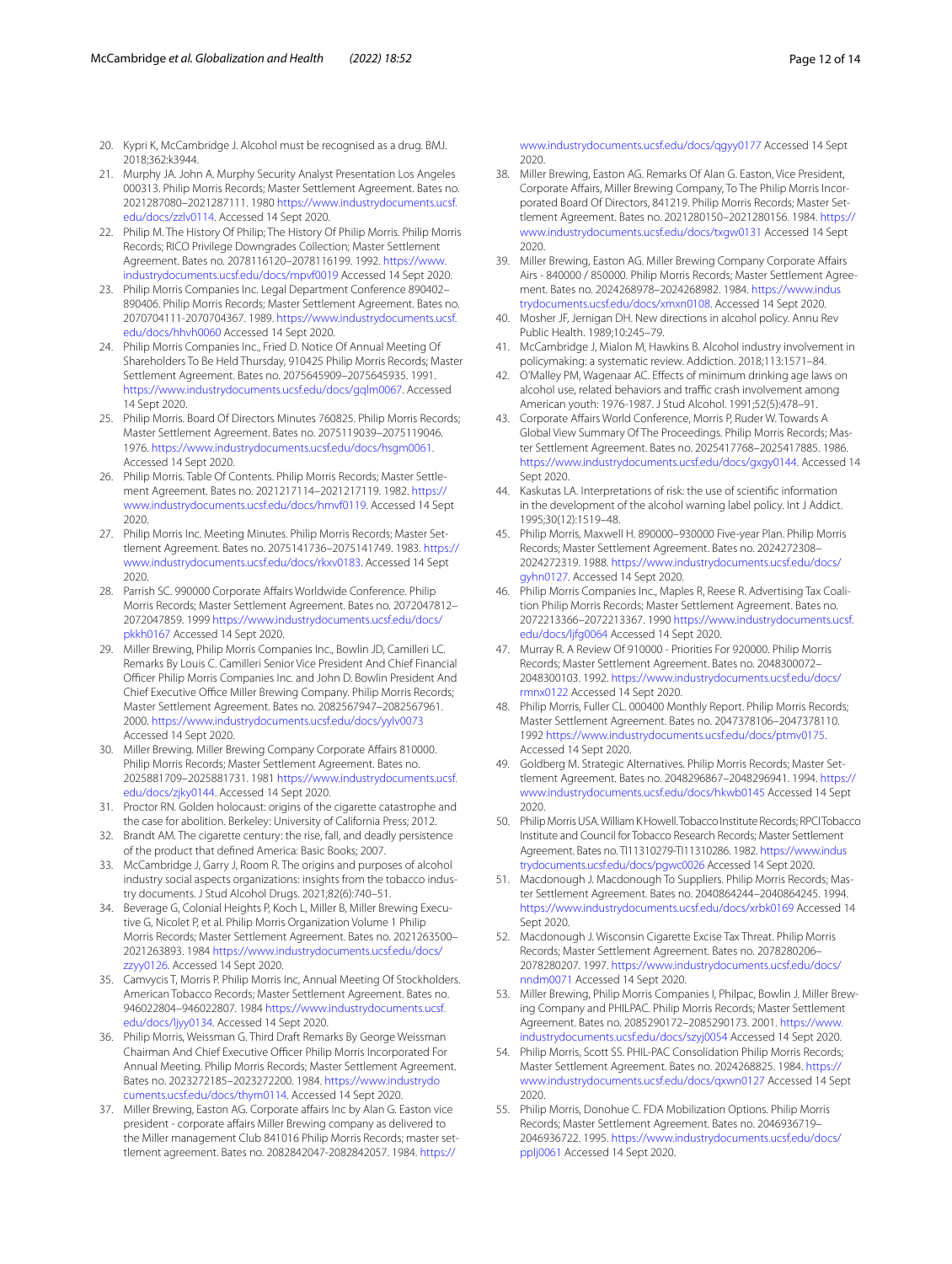- <span id="page-12-0"></span>56. PHIILPAC. GCB Speech. Philip Morris Records; Master Settlement Agreement. Bates no. 2046577846–2046577867. 1995. [https://www.indus](https://www.industrydocuments.ucsf.edu/docs/ghbn0025) [trydocuments.ucsf.edu/docs/ghbn0025](https://www.industrydocuments.ucsf.edu/docs/ghbn0025) Accessed 14 Sept 2020.
- <span id="page-12-1"></span>57. Unknown. Timothy Scully Vice President, Federal Government Afairs Miller Brewing Company. Philip Morris Records; Master Settlement Agreement. Bates no. 2077264730. 2000. [https://www.industrydo](https://www.industrydocuments.ucsf.edu/docs/zpcj0172) [cuments.ucsf.edu/docs/zpcj0172](https://www.industrydocuments.ucsf.edu/docs/zpcj0172) Accessed 14 Sept 2020.
- <span id="page-12-2"></span>58. Philip Morris Companies Inc. 930800 Org Charts (Replaces 911100) All Charts Charts Dated 930800 Replacing 911100. Philip Morris Records; Master Settlement Agreement. Bates no. 2075427489–2075427820. 1993. <https://www.industrydocuments.ucsf.edu/docs/xgxn0085> Accessed 14 Sept 2020.
- <span id="page-12-3"></span>59. Philip Morris Companies Inc. 931100 Org Charts (Replaces 930600) All Charts Charts Dated 931101 Replacing 930611. Philip Morris Records; Master Settlement Agreement. Bates no. 2075427160–2075427488. 1993. <https://www.industrydocuments.ucsf.edu/docs/hgxn0085> Accessed 14 Sept 2020.
- <span id="page-12-4"></span>60. Philip Morris Companies Inc. The Washington Relations Office. Philip Morris Records; Master Settlement Agreement. Bates no. 2078371435– 2078371465. 1997. [https://www.industrydocuments.ucsf.edu/docs/](https://www.industrydocuments.ucsf.edu/docs/hfmc0175) [hfmc0175](https://www.industrydocuments.ucsf.edu/docs/hfmc0175) Accessed 14 Sept 2020.
- <span id="page-12-5"></span>61. Unknown. Executive Department, Congressional Committee, Issue And Organizational Assignments For Tim Scully. Philip Morris Records; Master Settlement Agreement. Bates no. 2046945834–2046945835. 1995. <https://www.industrydocuments.ucsf.edu/docs/qkyp0174>Accessed 14 Sept 2020.
- <span id="page-12-6"></span>62. Cooper D, Scully T, Slavitt J. Interview Conducted By Josh Slavitt And David Cooper. Philip Morris Records; Master Settlement Agreement. Bates no. 2046039090–2046039091. 1995. [https://www.industrydo](https://www.industrydocuments.ucsf.edu/docs/fnkb0083) [cuments.ucsf.edu/docs/fnkb0083](https://www.industrydocuments.ucsf.edu/docs/fnkb0083) Accessed 14 Sept 2020.
- <span id="page-12-7"></span>63. Beer Institute. Beer Institute honors Tim Scully with Jeff Becker beer industry service award [https://www.prnewswire.com/news-releases/](https://www.prnewswire.com/news-releases/beer-institute-honors-tim-scully-with-jeff-becker-beer-industry-service-award-300664497.html:) [beer-institute-honors-tim-scully-with-jef-becker-beer-industry-servi](https://www.prnewswire.com/news-releases/beer-institute-honors-tim-scully-with-jeff-becker-beer-industry-service-award-300664497.html:) [ce-award-300664497.html:](https://www.prnewswire.com/news-releases/beer-institute-honors-tim-scully-with-jeff-becker-beer-industry-service-award-300664497.html:) Cision PR Newswire; 2018 [Available from: [https://www.prnewswire.com/news-releases/beer-institute-honors](https://www.prnewswire.com/news-releases/beer-institute-honors-tim-scully-with-jeff-becker-beer-industry-service-award-300664497.html)tim-scully-with-jeff-becker-beer-industry-service-award-300664497. [html](https://www.prnewswire.com/news-releases/beer-institute-honors-tim-scully-with-jeff-becker-beer-industry-service-award-300664497.html).
- <span id="page-12-8"></span>64. Scully T. Re: Beer Institute / FDA Docket Philip Morris Records; Master Settlement Agreement. Bates no. 2046901983A. 1995. [https://www.](https://www.industrydocuments.ucsf.edu/docs/yhlc0013) [industrydocuments.ucsf.edu/docs/yhlc0013](https://www.industrydocuments.ucsf.edu/docs/yhlc0013) Accessed 14 Sept 2020.
- <span id="page-12-9"></span>65. Woodward E. Re: Beer Institute / FDA Docket. Philip Morris Records; Master Settlement Agreement. Bates no. 2047028750C. 1995. [https://](https://www.industrydocuments.ucsf.edu/docs/mmwx0122) [www.industrydocuments.ucsf.edu/docs/mmwx0122](https://www.industrydocuments.ucsf.edu/docs/mmwx0122) Accessed 14 Sept 2020.
- <span id="page-12-10"></span>66. Nicoli D. Re: Beer Institute. Philip Morris Records; Master Settlement Agreement. Bates no. 2047028479B. 1995. [https://www.industrydo](https://www.industrydocuments.ucsf.edu/docs/nsnm0098) [cuments.ucsf.edu/docs/nsnm0098](https://www.industrydocuments.ucsf.edu/docs/nsnm0098) Accessed 14 Sept 2020.
- <span id="page-12-11"></span>67. Philip Morris, Scully T. Weekly Report. Philip Morris Records; Master Settlement Agreement. Bates no. 2046946032–2046946033. 1996. [https://](https://www.industrydocuments.ucsf.edu/docs/hgkp0217) [www.industrydocuments.ucsf.edu/docs/hgkp0217](https://www.industrydocuments.ucsf.edu/docs/hgkp0217) Accessed 14 Sept 2020.
- <span id="page-12-12"></span>68. Scully T. Beer Industry And FDA. Philip Morris Records; Master Settlement Agreement. Bates no. 2047027771A. 1995. [https://www.indus](https://www.industrydocuments.ucsf.edu/docs/jmhn0098) [trydocuments.ucsf.edu/docs/jmhn0098](https://www.industrydocuments.ucsf.edu/docs/jmhn0098) Accessed 14 Sept 2020.
- <span id="page-12-13"></span>69. The Philip Morris Globe. The Philip Morris Editor's Note. Tobacco Institute Records; RPCI Tobacco Institute and Council for Tobacco Research Records; Master Settlement Agreement. Bates no. TI16361002. 1995. [https://www.industrydocuments.ucsf.edu/docs/](https://www.industrydocuments.ucsf.edu/docs/jpxp0037) [jpxp0037](https://www.industrydocuments.ucsf.edu/docs/jpxp0037) Accessed 14 Sept 2020.
- <span id="page-12-14"></span>70. WAABI, McKeithan P. Alcohol Education: As Essential Factor In Preserving The Alcohol Beverage Industry Philip Morris Records; Master Settlement Agreement. Bates no. 2071073290–2071073308. 1996. <https://www.industrydocuments.ucsf.edu/docs/jjgg0080>Accessed 14 Sept 2020.
- <span id="page-12-15"></span>71. Worldwide Regulatory Afairs, Cooper D, Dunham J, Firestone M. Marc Firestone WRA. Philip Morris Records; Master Settlement Agreement. Bates no. 2046039073–2046039075. 1995. [https://www.indus](https://www.industrydocuments.ucsf.edu/docs/hgyy0174) [trydocuments.ucsf.edu/docs/hgyy0174](https://www.industrydocuments.ucsf.edu/docs/hgyy0174) Accessed 14 Sept 2020.
- <span id="page-12-16"></span>72. Worldwide Regulatory Afairs, Cooper D, Dunham J, Firestone M. PM Confidential - Interview of Marc Firestone with Corporate Affairs Five-Year Plan attached. Philip Morris Records; Master Settlement

Agreement. Bates no. 3990025695–3990025704. 2002. [https://www.](https://www.industrydocuments.ucsf.edu/docs/pnkw0181) [industrydocuments.ucsf.edu/docs/pnkw0181](https://www.industrydocuments.ucsf.edu/docs/pnkw0181) Accessed 14 Sept 2020.

- <span id="page-12-17"></span>73. Philip M. 970100 ORG CHARTS (Replaces 950600). Philip Morris Records; Master Settlement Agreement. Bates no. 2075422879– 2075423174. 1997. [https://www.industrydocuments.ucsf.edu/docs/](https://www.industrydocuments.ucsf.edu/docs/tfxn0085) [tfxn0085](https://www.industrydocuments.ucsf.edu/docs/tfxn0085) Accessed 14 Sept 2020.
- <span id="page-12-18"></span>74. Hurt RD, Ebbert JO, Muggli ME, Lockhart NJ, Robertson CR. Open doorway to truth: legacy of the Minnesota tobacco trial. Mayo Clin Proc. 2009;84(5):446–56.
- <span id="page-12-19"></span>75. Parrish S. Briefng to Board. Philip Morris Records; master settlement agreement. Bates no. 2044341778A-2044341805. [https://www.indus](https://www.industrydocuments.ucsf.edu/docs/xpcl0006) [trydocuments.ucsf.edu/docs/xpcl0006](https://www.industrydocuments.ucsf.edu/docs/xpcl0006) Accessed 14 Sept 2020. 1995.
- <span id="page-12-20"></span>76. Miller Brewing, Macdonough JN. Letter to congressman Kennedy. Philip Morris Records; master settlement agreement. Bates no. 2064368051-2064368052. 1996 [https://www.industrydocuments.](https://www.industrydocuments.ucsf.edu/docs/gsfb0061) [ucsf.edu/docs/gsfb0061](https://www.industrydocuments.ucsf.edu/docs/gsfb0061) Accessed 14 Sept 2020.
- <span id="page-12-21"></span>77. Miller Brewing, Scully T. Rational For Political Contributions. Philip Morris Records; Master Settlement Agreement. Bates no. 2063417681–2063417683. 1996. [https://www.industrydocuments.](https://www.industrydocuments.ucsf.edu/docs/lmbg0157) [ucsf.edu/docs/lmbg0157](https://www.industrydocuments.ucsf.edu/docs/lmbg0157) Accessed 14 Sept 2020.
- <span id="page-12-22"></span>78. Miller Brewing Company. 990000 Pro-active Options Beer. Philip Morris Records; Master Settlement Agreement. Bates no. 2063415926– 2063415936. 1997. [https://www.industrydocuments.ucsf.edu/docs/](https://www.industrydocuments.ucsf.edu/docs/jtvw0157) [jtvw0157.](https://www.industrydocuments.ucsf.edu/docs/jtvw0157) Accessed 14 Sept 2020.
- <span id="page-12-23"></span>79. Philip Morris. Philip Morris Washington Relations Office (WRO) Part I & II 001200 & 990216–990217. Philip Morris Records; Master Settlement Agreement. Bates no. 2081397397–2081397429. 1999. [https://www.](https://www.industrydocuments.ucsf.edu/docs/ggdy0177) [industrydocuments.ucsf.edu/docs/ggdy0177](https://www.industrydocuments.ucsf.edu/docs/ggdy0177) Accessed 14 Sept 2020.
- <span id="page-12-24"></span>80. Philip M. Speech. Philip Morris Records; Master Settlement Agreement. Bates no. 2072318173–2072318209. 1999. [https://www.indus](https://www.industrydocuments.ucsf.edu/docs/lrxg0167) [trydocuments.ucsf.edu/docs/lrxg0167](https://www.industrydocuments.ucsf.edu/docs/lrxg0167) Accessed 14 Sept 2020.
- <span id="page-12-25"></span>81. Philip Morris Companies Inc., Parrish SC. Remarks By Steven C. Parrish Senior Vice President Philip Morris Companies Inc. Miller Visit. Philip Morris Records; Master Settlement Agreement. Bates no. 2071041380–2071041397. 2000. [https://www.industrydocuments.](https://www.industrydocuments.ucsf.edu/docs/lsjd0088) [ucsf.edu/docs/lsjd0088](https://www.industrydocuments.ucsf.edu/docs/lsjd0088) Accessed 14 Sept 2020.
- <span id="page-12-26"></span>82. Miller Brewing. Corporate Afairs Tobacco Lessons Learned Philip Morris Records; Master Settlement Agreement. Bates no. 2081268428–2081268434. 2000. [https://www.industrydocuments.](https://www.industrydocuments.ucsf.edu/docs/pnxg0175) [ucsf.edu/docs/pnxg0175](https://www.industrydocuments.ucsf.edu/docs/pnxg0175) Accessed 14 Sept 2020.
- <span id="page-12-27"></span>83. Philip Morris. Discussion of 2000 Actions/Goals. Philip Morris Records; Master Settlement Agreement. Bates no. 2081402639–2081402701. 2000.<https://www.industrydocuments.ucsf.edu/docs/hgdv0178> Accessed 14 Sept 2020.
- <span id="page-12-28"></span>84. Sorrells J. Scruggs Questions Philip Morris Records; Master Settlement Agreement. Bates no. 5001032656–5001032658. 2001. [https://www.](https://www.industrydocuments.ucsf.edu/docs/kqmm0001) [industrydocuments.ucsf.edu/docs/kqmm0001](https://www.industrydocuments.ucsf.edu/docs/kqmm0001) Accessed 14 Sept 2020.
- <span id="page-12-29"></span>85. Hawkins BR, McCambridge J. Partners or opponents? Alcohol industry strategy and the 2016 revision of the U.K. low-risk drinking guidelines. J Stud Alcohol Drugs. 2021;82(1):84–92.
- 86. Lesch M, McCambridge J. A long-brewing crisis: the historical antecedents of major alcohol policy change in Ireland. Drug Alcohol Rev. 2022;41:135–43.
- 87. Lesch M, McCambridge J. Waiting for the wave: political leadership, policy windows, and alcohol policy change in Ireland. Soc Sci Med. 2021;282:114116.
- 88. Madden M, McCambridge J. Alcohol marketing versus public health: David and Goliath? Glob Health. 2021;17(1):45.
- <span id="page-12-30"></span>Hawkins B, McCambridge J. Policy windows and multiple streams: an analysis of alcohol pricing policy in England. Policy Polit. 2020;48(2):315–33.
- <span id="page-12-31"></span>90. McCambridge J, Morris S. Comparing alcohol with tobacco indicates that it is time to move beyond tobacco exceptionalism. Eur J Pub Health. 2019;29(2):200–1.
- <span id="page-12-32"></span>91. Hawkins B, Holden C, Eckhardt J, Lee K. Reassessing policy paradigms: a comparison of the global tobacco and alcohol industries. Global Public Health. 2016:1–19.
- <span id="page-12-33"></span>92. Hawkins B, McCambridge J. Can internal tobacco industry documents be useful for studying the UK alcohol industry? BMC Public Health. 2018;18(1):808.